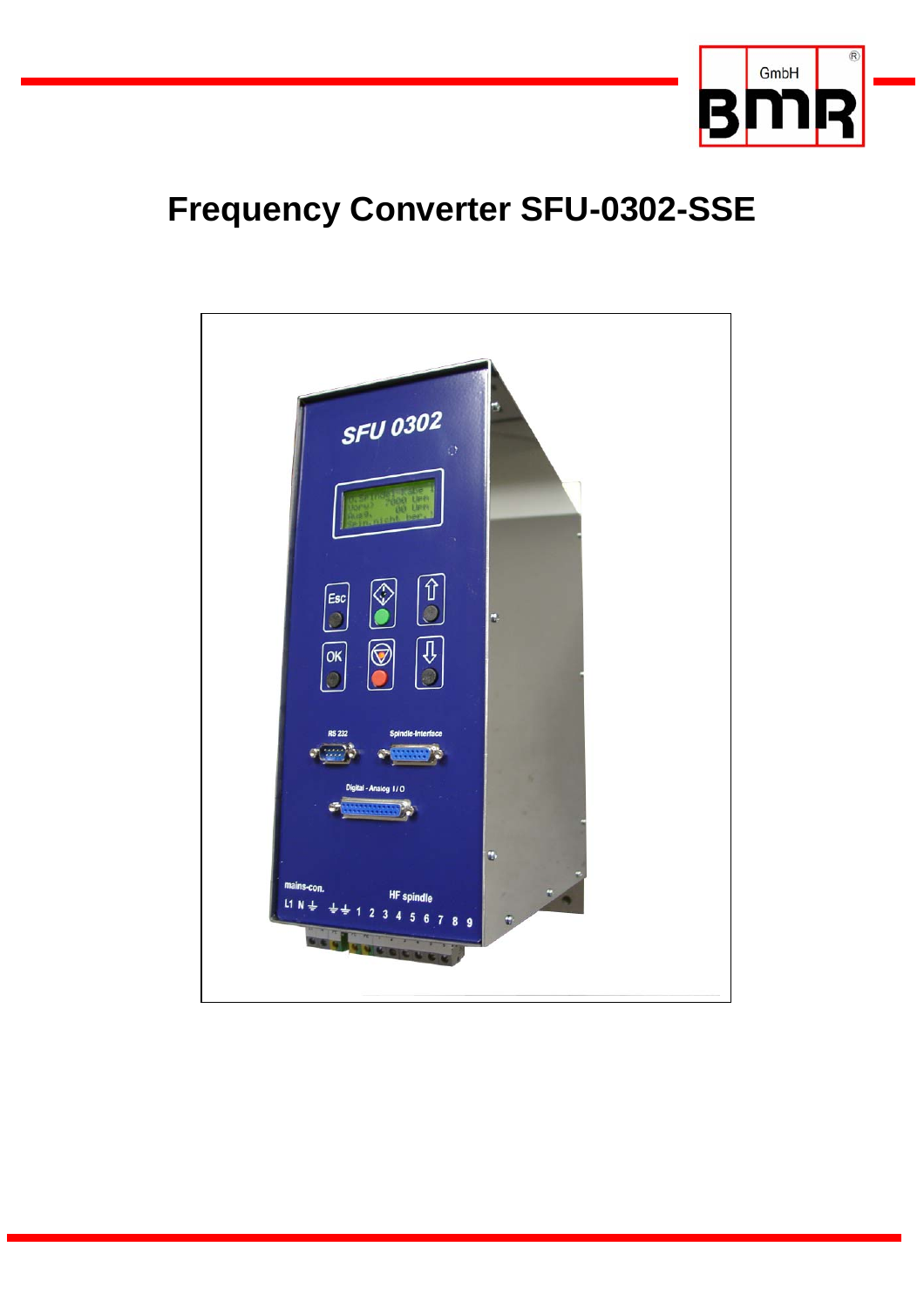#### **Contents**

- **1 Introduction**
- **2 Description and Features**
- **3 Block Diagram**
- **4 Technical Data**
- **5 Safety Precautions and Warnings**
- **6 Connections, Interfaces and Pinout**
- **6.1 Digital and Analogue Inputs and Outputs**
- **6.2 Spindle Control Interface**
- **6.3 Spindle connection at screw terminals**
- **6.4 Mains Supply**
- **6.5 RS232**
- **6.6 Back Panel**
- **7 Functions, Commissioning, Operation**
- **7.1 Front Panel**
- **7.2 LCD Display**
- **7.3 Configuration via the Front Keys**
- **7.4 RPM configuration**
- **7.5 Starting and Stopping the Frequency Converter**
- **7.6 Remote Controlled Configuration of Direction of Rotation**
- **7.7 Safety Stop Functions**
- **8 Connection to Profibus**
- **9 Calibration and Configuration using Windows Software**
- **10 Connection Examples**
- **11 Faults, Trouble-Shooting**
- **12 EMC (Electro-Magnetic Compatibility)**
- **13 Mechanics, Views + Dimensions**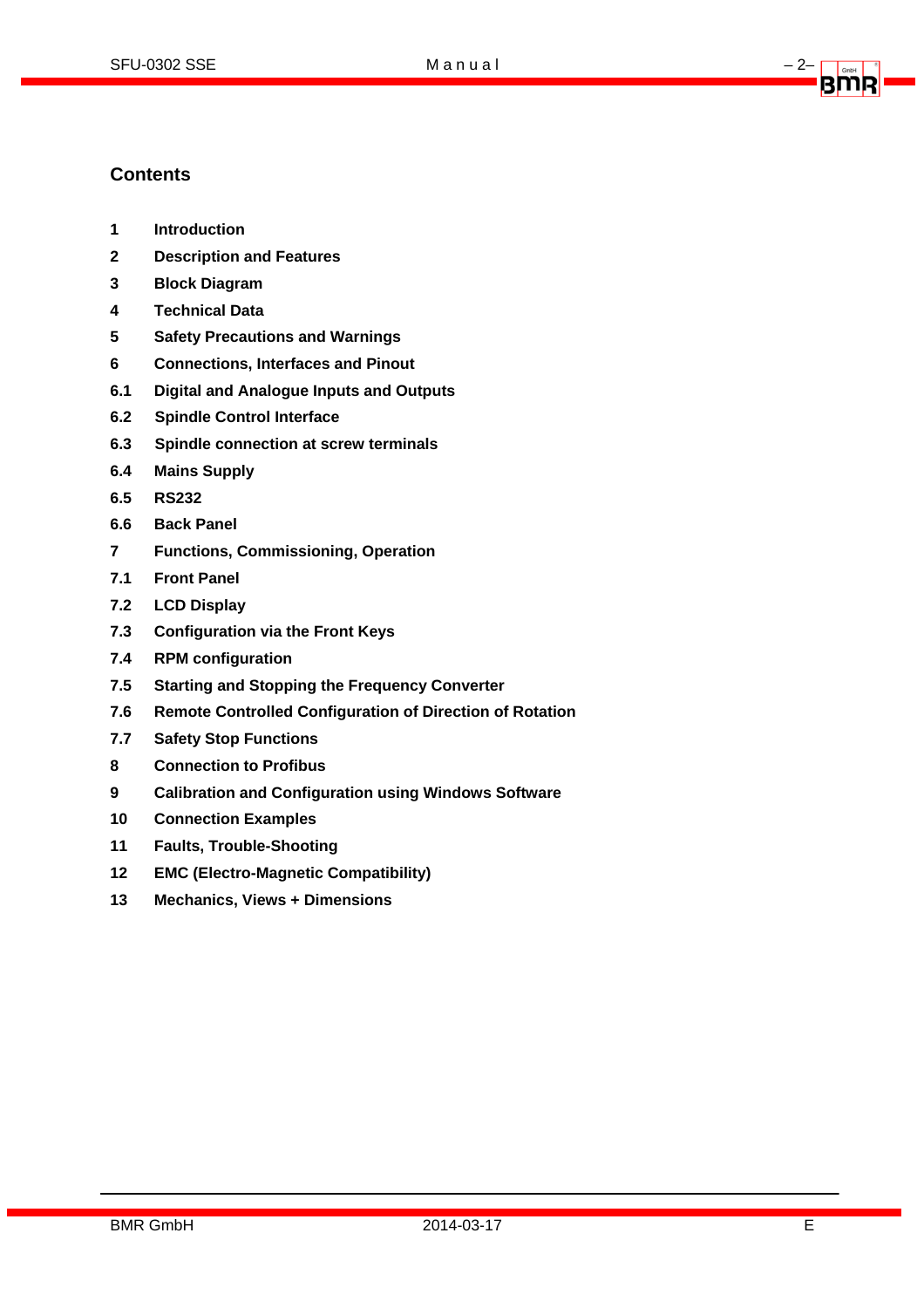Depending on its construction, the speed of a three-phase a.c. motor is directly dependent on the number of poles and the frequency of the network. In a 3ph 380V/50Hz network, with a 2-pole motor, the rated speed would be 50 U/s  $*$  60 = 3000 Upm.

With d.c. motors (brushless d.c.), the speed is dependent on the voltage applied.

 Three-phase a.c. motors provide numerous benefits in industry, such as brushless operation, freedom from wear and tear, favourable capacity/weight ratio, high-speed capability, and much more. These motors can be used many different application areas, such as milling and grinding spindles, or with drilling machinery, for example.

 D.C. motors have the advantage of a high power efficiency (approx. 85%) when compared with a.c. motors, but the disadvantage of not quite reaching the torque of an a.c. motor at low speeds (when starting), nor reaching the high speeds of an a.c. motor. However, the higher efficiency also means cooling requirements are lower and dimensions can be smaller.

 In the aforementioned applications, three-phase a.c. motors are operated using special control gear – frequency converters. These frequency converters convert the fixed 50 Hz network into a 3-phase network with variable frequency and voltage. This greatly reduces the start-up problems and the high starting currents that are inevitable when high-capacity three-phase a.c. motors are connected to a fixed network. The motor is controlled according to a special characteristic curve until its rated speed has increased, or it has been braked to a standstill.

 The frequency converter **SFU-0302** -series has been specially designed for use in these high frequency applications, offering excellent safety, performance and reliability, the result of years of experience in the design and construction of frequency converters, together with the use of the latest materials and the most reliable components. It can be used in many different applications and is as equally suitable for use as a replacement device in existing systems with older type series as it is in pre-planned applications as a cost-effective solution, helping to prolong the useful life of tools. In addition, both a.c. and d.c. motors can be operated by this high frequency converter.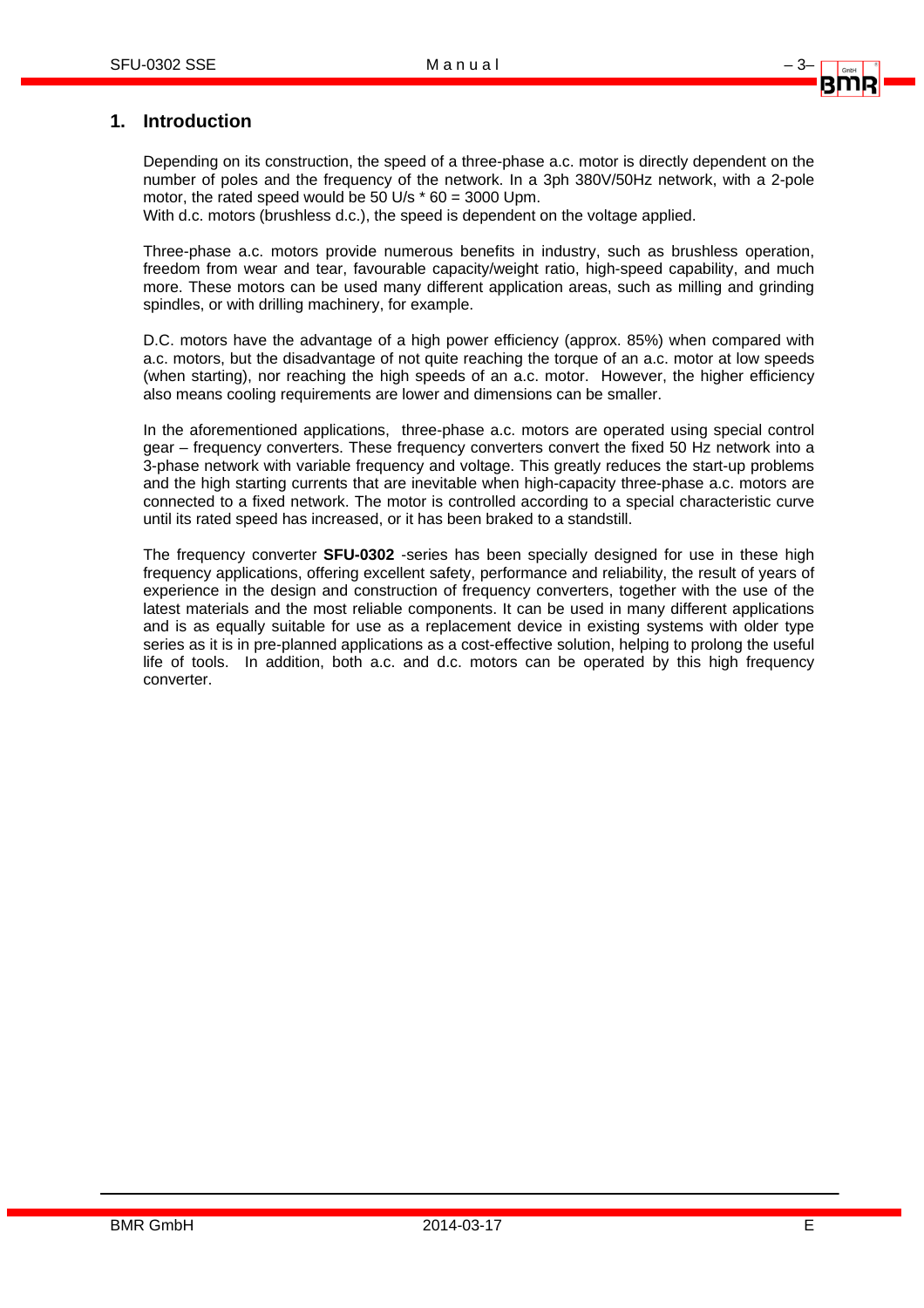#### **2. Description and Features**

- Operation of **a.c. and d.c.** motors/spindles
- The frequency converter SFU-0302 allows **speed frequencies** up to **180,000Upm** with 2-pole a.c. motors and **60,000Upm** with d.c. motors.
- **High output power ( 3,6kVA@230V / 2kVA@115V )** from a **compact design**
- The Kernel of the SFU-0302 **is** a **Digital Signal Processor** (DSP), which generates all output variables and captures signals.
- All parameters, such as current, voltage and frequency, are captured in **real time**, and adjusted by implementing via the **Vector Control** according to loading.
- **Highly-accurate sinusoidal** output signals with low harmonic distortion, facilitate the smooth running of a.c. and d.c. motors/spindles under all operational conditions.
- The **highest efficiency** of motors at **both low and high frequencies** is made possible.
- High level of **operational safety**. All operating states such as acceleration, operation at rated speed, and deceleration, are monitored and critical statuses are intercepted and brought under control. This also includes the **controlled deceleration** of the motor / spindle in the event of power failure or Emergency Stop.
- **Integrated braking resistor** for reduced external wiring.
- **Transparency**: The user is continuously informed of the status of the frequency converter and the motor / spindle by means of a 4-column plain-text display on the front panel.
- **Control:** The frequency converter can be manually controlled and calibrated as required using 6 keys on the front panel.
- **Individual adaptation** to the application in hand and the spindle in use. Up to 16 different spindle characteristics can be created and stored in the memory of the frequency converter, or existing characteristics can be modified and adapted to the application.
- **Diverse control and communication possibilities.** 3 types of connection are available to facilitate communication using peripheral devices - PC , PLC (Programmable Logic Control), CNC (Computer Numeric Control).
- **Straight-forward and flexible integration** into existing systems by means of open configuration of I/O signals for control and configuration: Control inputs: 2 analogue, 6 digital Control outputs: 2 analogue, 6 digital (relay)
- **Galvanic separation** of all interfaces from each other and from the network / motor potential
- **Short-circuit-protected**
- **User-friendly configuration** and control using optional Windows Software for the PC
- **Automatic spindle detection**, if supported by the spindle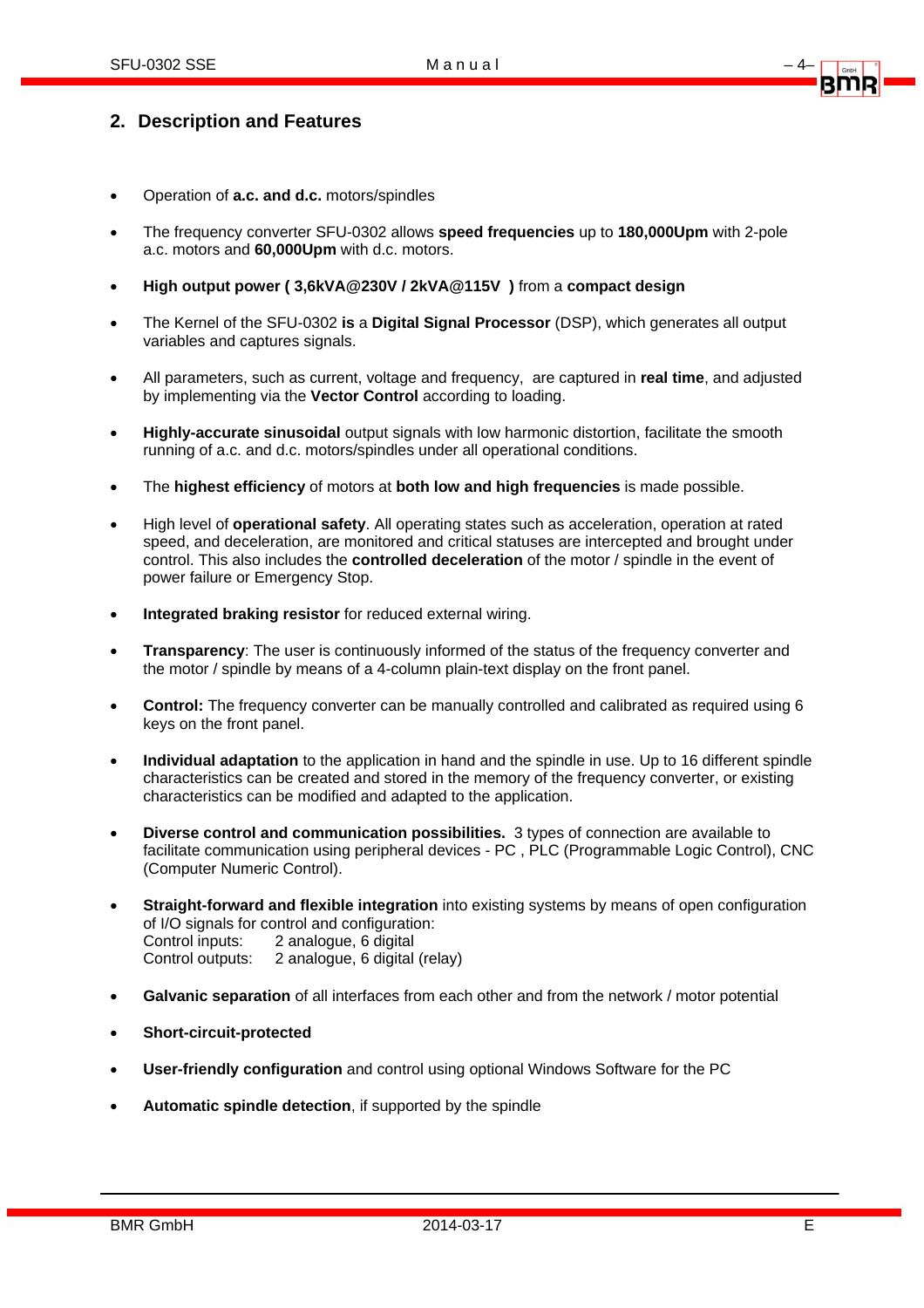# BMR

# **3. Block Diagram**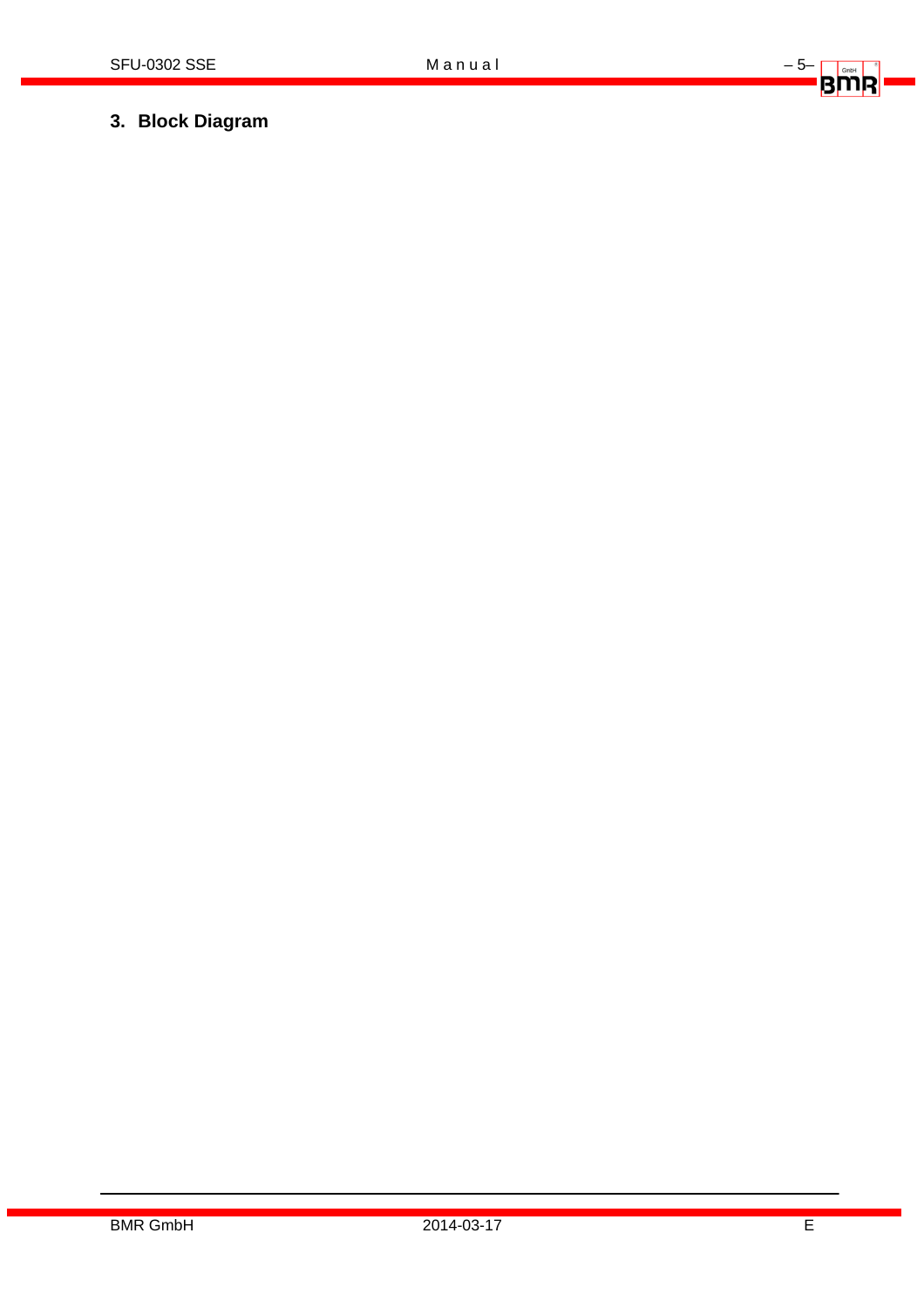

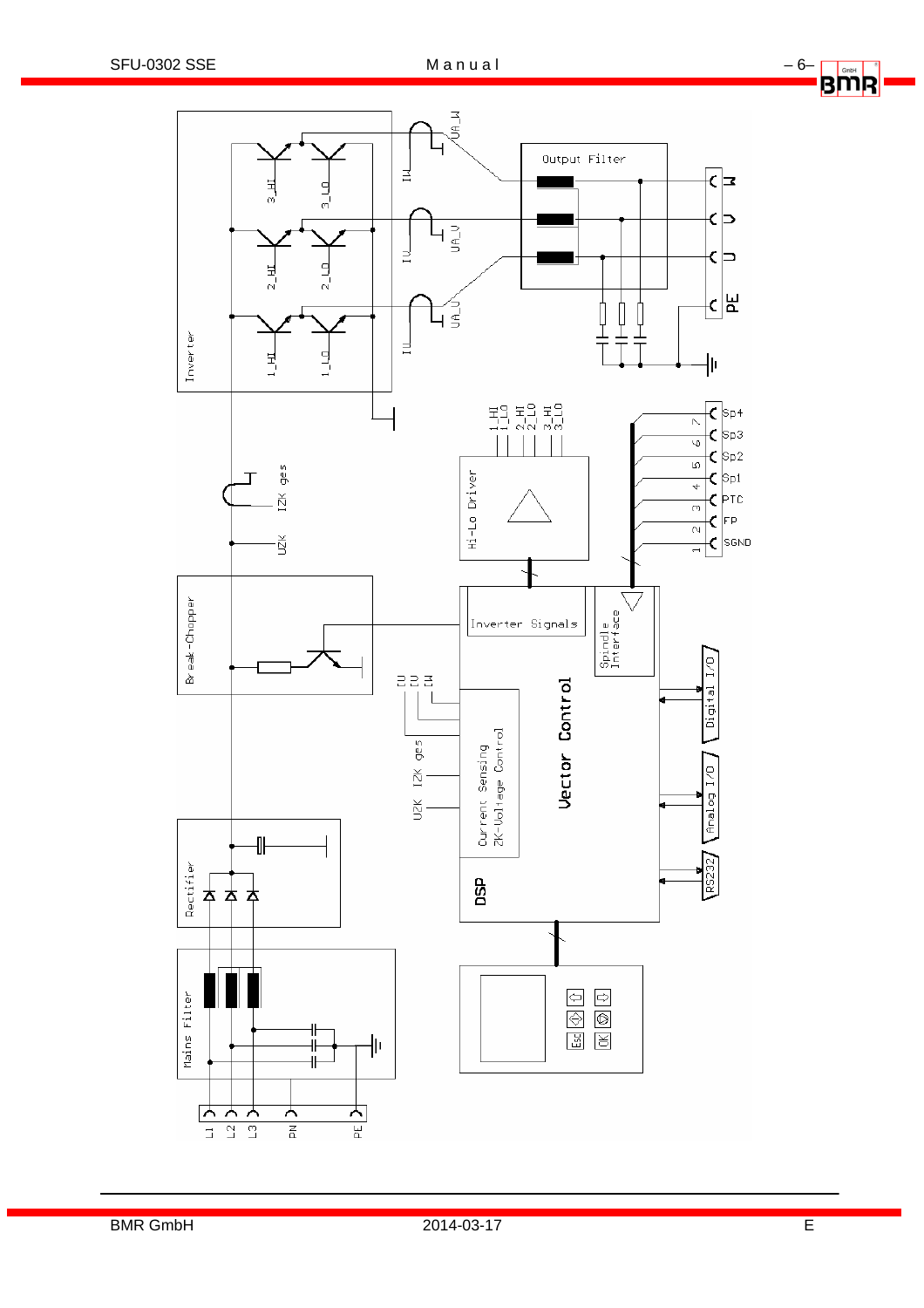

# **4. Technical Data**

| Supply connection       | 115V, 60Hz, 1PH                                                                               | 230V, 50Hz, 1PH        |  |  |
|-------------------------|-----------------------------------------------------------------------------------------------|------------------------|--|--|
| Output power            | Max 2 kVA                                                                                     | Max 3,6 kVA            |  |  |
| Motor connection        | 7-pole: U, V, W, PE, 2*PTC, SGND<br>Type: Amphenol C16-1 (fem. 6+PE) / Binder 693 (fem. 6+PE) |                        |  |  |
|                         | 8-pole: U, V, W, 2*PE, PTC, FP, SGND                                                          | screw terminals $4mm2$ |  |  |
| Output voltage          | 3* 115V                                                                                       | 3* 230V                |  |  |
| Output current          | <b>Electronically limited</b>                                                                 |                        |  |  |
| Over-current            | max. 10s                                                                                      |                        |  |  |
| Output frequency        | AC: 3kHz / 180.000 rpm                                                                        | DC: 60.000 rpm         |  |  |
| Spindle characteristics | max 16, stored internally, freely definable                                                   |                        |  |  |
| Spindle sensor inputs   | PTC, magneto-resistor, logic (D-Sub 15-pin fem.)                                              |                        |  |  |
| Control inputs          | 2 analogue: 0-10V, galvanically separated :<br>(D-Sub 25-pin fem.)                            |                        |  |  |
| Control inputs          | 6 digital: 0-24V, galvanically separated:<br>(D-Sub 25-pin fem.)                              |                        |  |  |
| Control outputs         | (D-Sub 25-pin fem.)<br>2 analogue: 0-10V, galvanically separated                              |                        |  |  |
| Control outputs         | (D-Sub 25-pin fem.)<br>6 digital: relay outputs,<br>24VDC/1000mA, 125VAC/500mA                |                        |  |  |
| Interface               | (D-Sub 9-pin male)<br>RS232 galvanically separated, 9600Bd                                    |                        |  |  |
| Housing dimensions      | width 130mm, height: 320mm (with mounting straps: 380mm), depth: 262mm                        |                        |  |  |
| Weight                  | 7 kg                                                                                          |                        |  |  |
| Protection              | <b>IP20</b>                                                                                   |                        |  |  |
| Operating conditions    | max. ambient temperature 40°C, no humidity                                                    |                        |  |  |



# **CAUTION: To avoid severe motor / spindle damage, select correct motor / spindle characteristic !**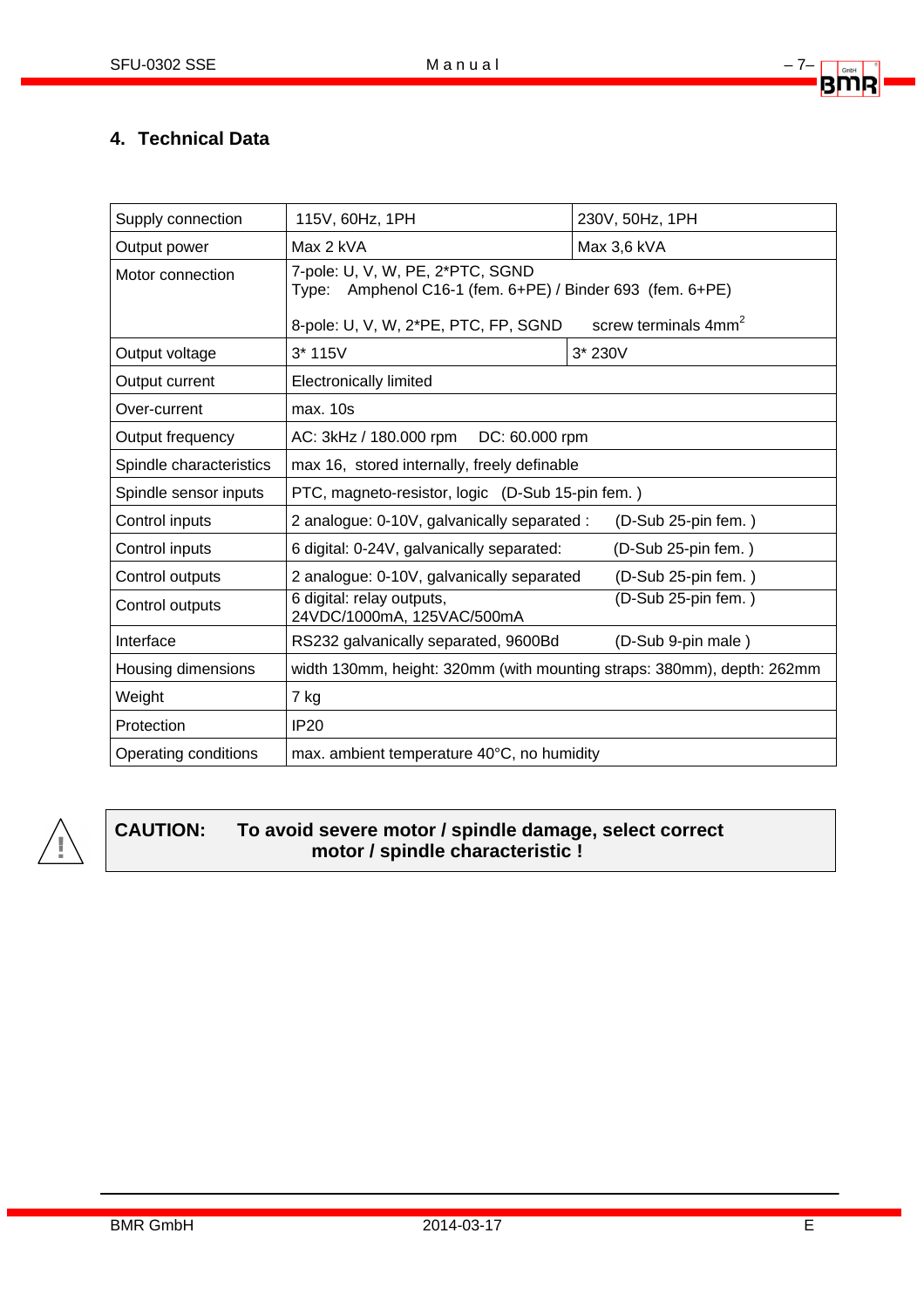### **5. Safety-Precautions and Warnings**

- This device produces dangerous electrical voltages and is used for the operation of dangerous moving mechanical parts. For this reason, only professionally trained and qualified personnel should be allowed to install and repair this device!
- Before first activation of the device, verify, if it id in a faultless condition. If it was damaged during shipping and transportation it must not be switched on.
- During installation the safety regulations have to be observed.
- Before the device is turned on for the first time, it should be verified, that the connected parts cannot carry out uncontrolled movements.
- The frequency converter must not be operated close to heating devices or magnets or devices generating strong magnetic fields.
- The maximum permissible ambient temperature of this device is from +41 °F till +104 °F.
- Sufficient air circulation around the converter should be ensured
- Fluids should be prevented from intruding into the housing. If it seems to be happened, the converter has to be switched off immediately.
- The relative humidity must not exceed 90% (not condensed).
- The ambient air must not use aggressive, flammable or electrically conductive substances and should be as free of dust as possible.
- All repairs and maintenance on the converter and the relating accessories must be carried out by skilled personal and with powered off, only. To ensure this, the mains plug should be pulled out. In doing this, both the terms of regulations for preventing accidents and the general and national rules for mounting and safety have to be applied.
- The device must not be operated without properly connected PE connection and it has to be verified that the mains connector is fixed with screws, if detachable.
- Maintaining EMC (electromagnetic compatibility) limits is the responsibility of the manufacturer of the machine or device. The inputs and outputs on this device are fitted with filters, to increase the interference immunity and reduce emitted interference, making it possible to use this device in an industrial environment. The EMC of a machine or device is affected by all connected components (cables, wiring, etc..) and for this reason, installation and connection of the device should only be carried out by qualified personnel.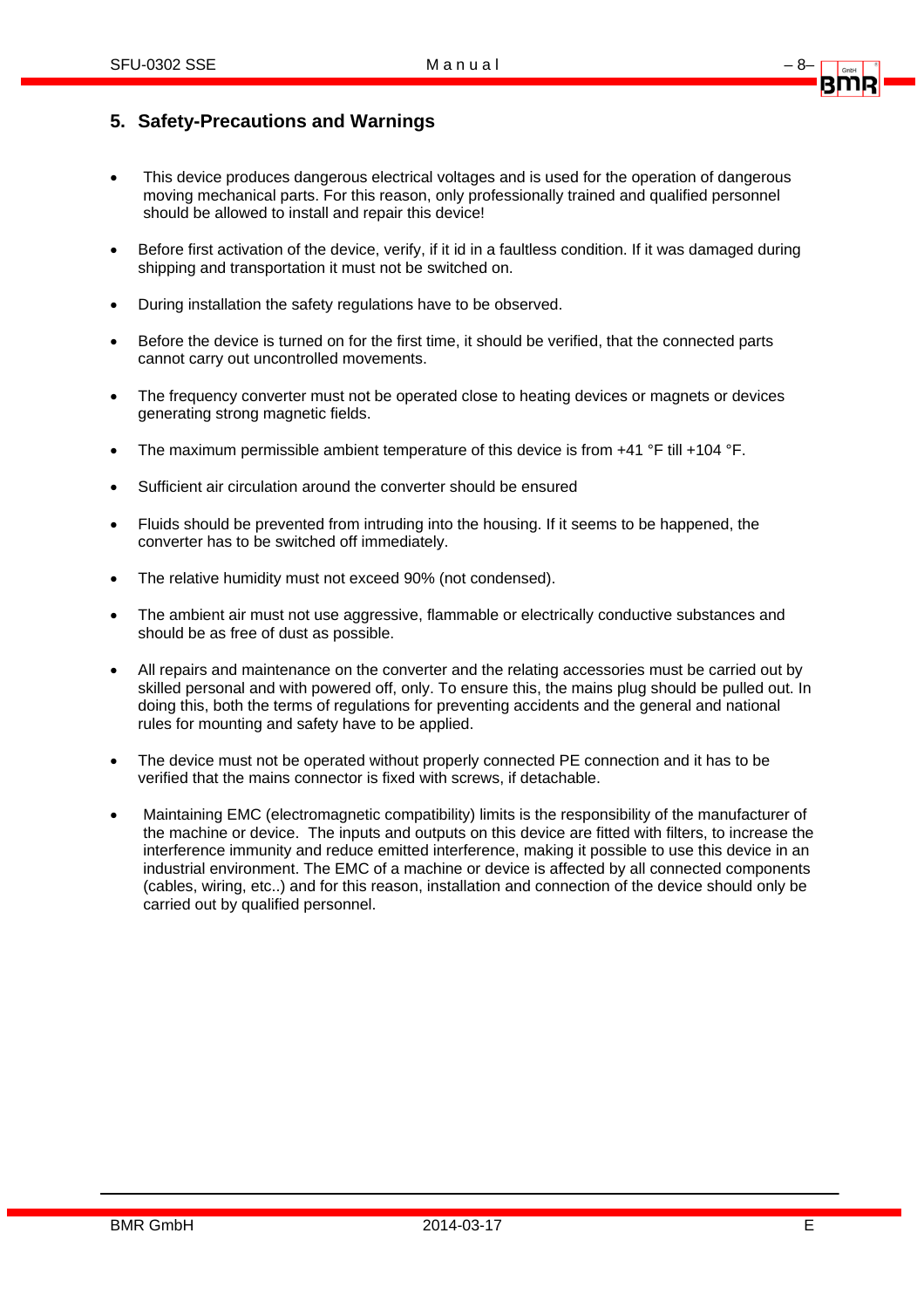### **6. Connections, Interfaces and Pinouts**

Operational parameters and outputs:

 The **SFU-0302** covers all current important operational parameters and operating data. Up to 6 digital outputs can be used for signalling and up to 2 analogue values can be output to the analogue outputs (0-10V) .

Remote Control and Outputs:

 6 digital inputs (24V) and 2 analogue inputs (0-10V) are available for remote control of the **SFU-0302**.

 These assignments can be freely configured. Using the optional Windows PC software "*SFU-Terminal"* the above assignments can be easily achieved, providing exceptional flexibility with each application.

 Each operating parameter can be assigned as a signal and each control signal can be allocated the required I/O pin. In addition, the logic level (high or low active) can be individually defined. The same assignment is also possible for the analogue measured data and control data at the analogue I/O pin.

 The standard allocations of operational parameters, their outputs, control signals and inputs, are listed in the following table.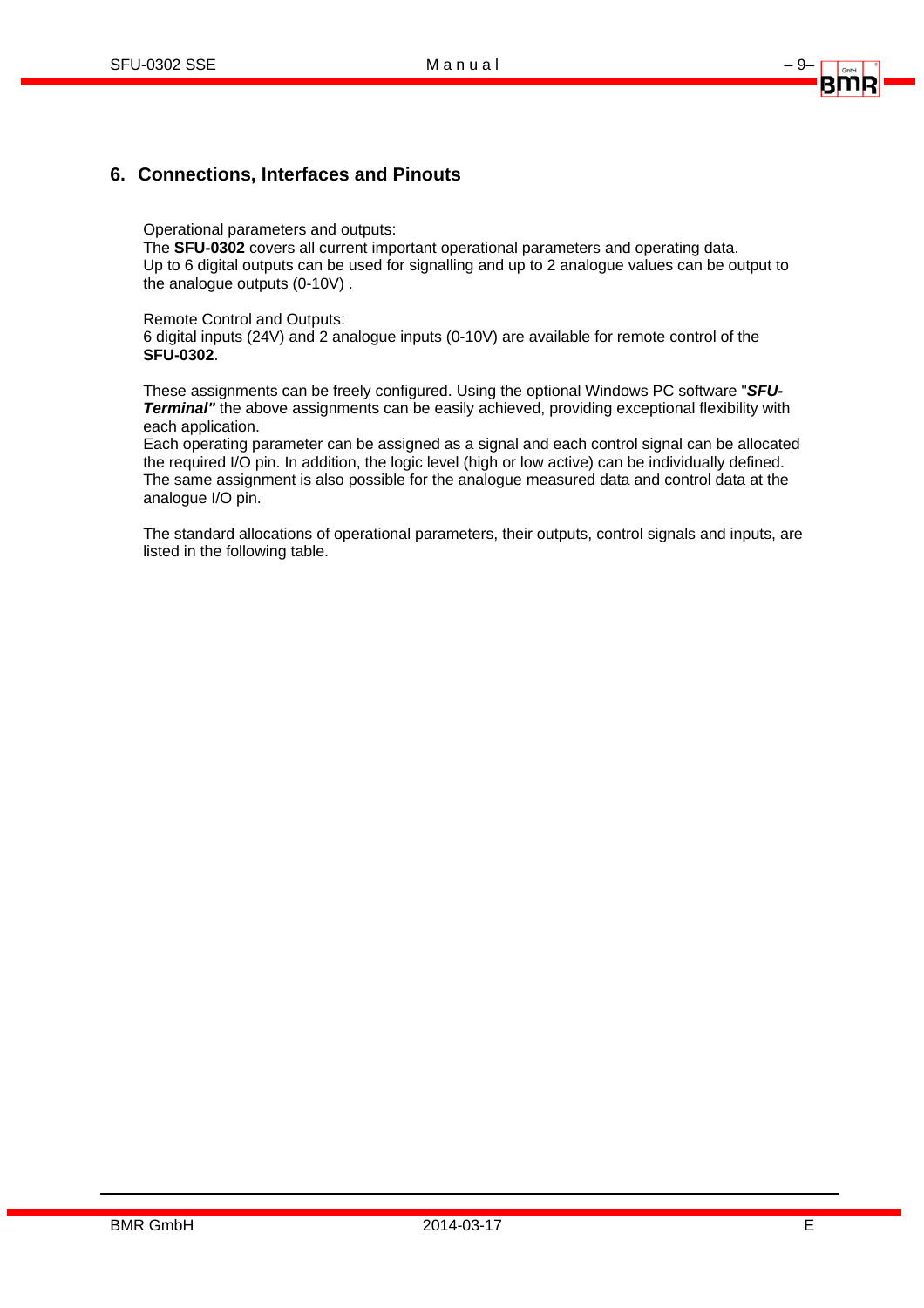

# **6.1 Digital and Analog I/Os (D-Sub 25pin fem.)**

| ı<br>Pin         | Description         | <b>Direction</b> | Function / User Message |
|------------------|---------------------|------------------|-------------------------|
| $\vert$ 1        | Relay Common        |                  |                         |
| 14               | <b>Relay Common</b> |                  |                         |
| $\overline{2}$   | Relay 1             | Output           |                         |
| 15               | Relay 2             | Output           |                         |
| $\overline{3}$   | Relay 3             | Output           |                         |
| 16               | Relay 4             | Output           |                         |
| $\overline{4}$   | Relay 5             | Output           |                         |
| 17               | Relay <sub>6</sub>  | Output           |                         |
| 5                | Relay 1 NO contact  | Output           |                         |
| 18 <sup>1</sup>  | +24V/50mA           | Output           | auxiliary power supply  |
| $6\phantom{1}6$  | +24V/50mA           | Output           | auxiliary power supply  |
| 19               | <b>GND</b>          |                  |                         |
| $\overline{7}$   | <b>GND</b>          |                  |                         |
| 20               | Relay 2 NO contact  | Output           |                         |
| 8                | <b>Hall Sensor</b>  | Output           | RPM-Signal from DSP     |
| 21               | Digital In 6        | Input            |                         |
| $\boldsymbol{9}$ | Digital In $5$      | Input            |                         |
| 22               | Digital In 4        | Input            |                         |
| 10               | Digital In 3        | Input            |                         |
| 23               | Digital In 2        | Input            |                         |
| 11               | Digital In 1        | Input            |                         |
| 24               | Analogue In 1       | Input            |                         |
| 12               | Analogue In 2       | Input            |                         |
| 25               | Analogue Out 1      | Output           |                         |
| 13               | Analogue Out 2      | Output           |                         |

The digital outputs (relays 1...6) are galvanically separated contacts  $(500V<sub>Isolation</sub>)$ .<br>D.C.: 24V / 1000mA  $A.C.: 125V/500mA$ D.C.: 24V / 1000mA

- Digital input switching level: "0" 0...7V "1" 18...24V
- The digital inputs require a high level of 24 V for correct function (PLC standard level).
- Hall sensor output level: 0-24V (24V level.)
- Analogue input voltage range: 0...10V
- The +24V output can be used as a power supply for this type of electronic spindle interface.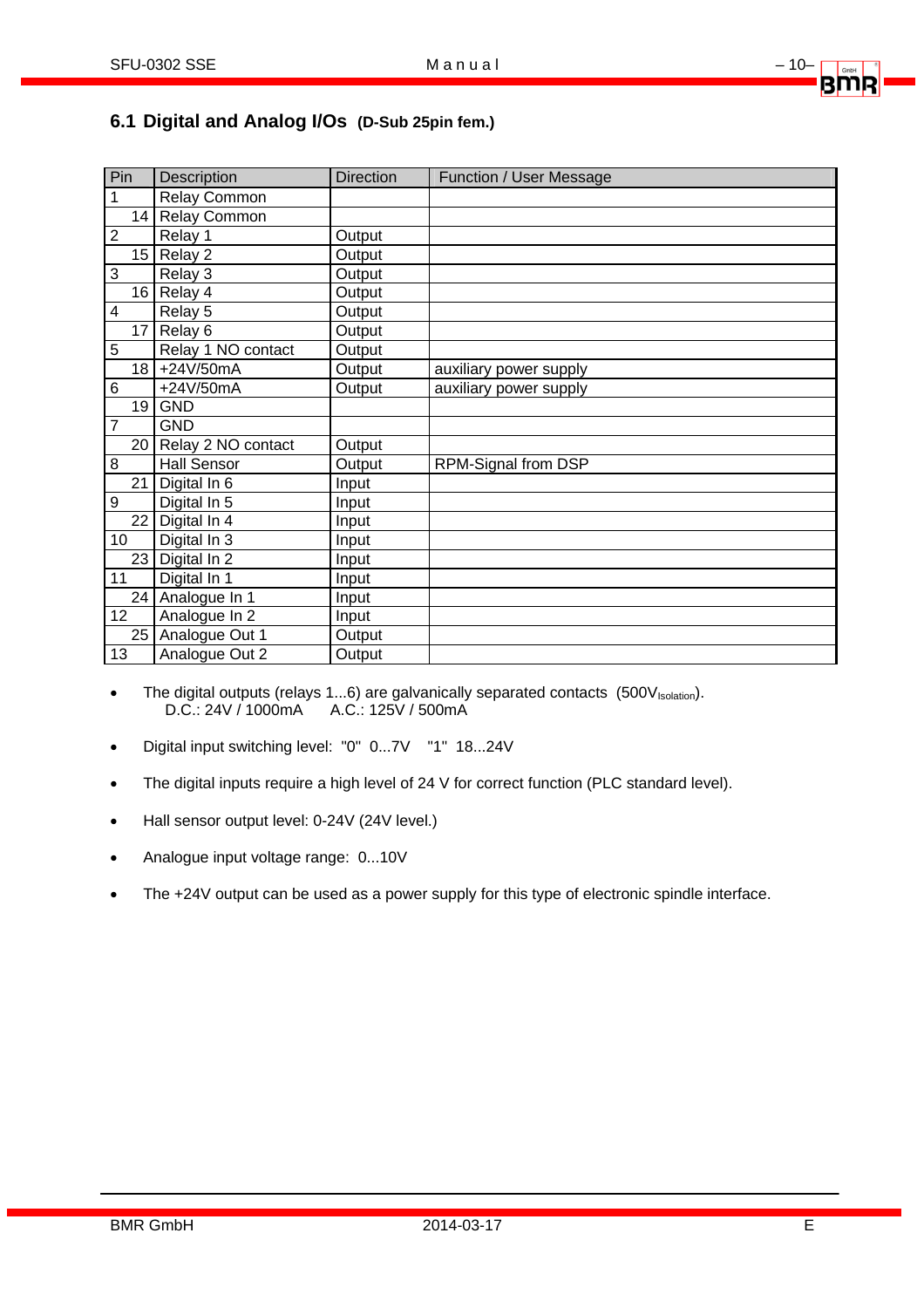

| Pin             | Name        | <b>Direction</b> | <b>Function</b>                 |
|-----------------|-------------|------------------|---------------------------------|
| $\vert$ 1       | <b>NC</b>   |                  |                                 |
| 9               | +5V/50mA    | Output           | for auxiliary power supply      |
| $\overline{2}$  | <b>GND</b>  |                  |                                 |
| 10 <sub>l</sub> | <b>GND</b>  |                  |                                 |
| 3               | Bit 0       | Input            | automatic spindle detection     |
| 11              | Bit 0       | Input            | automatic spindle detection     |
| $\overline{4}$  | Bit 1       | Input            | automatic spindle detection     |
| 12 <sub>1</sub> | Bit 1       | Input            | automatic spindle detection     |
| 5               | Bit 2       | Input            | automatic spindle detection     |
| 13 <sup>1</sup> | Bit 2       | Input            | automatic spindle detection     |
| 6               | Bit 3       | Input            | automatic spindle detection     |
| 14 <sub>1</sub> | Bit 3       | Input            | automatic spindle detection     |
| $\overline{7}$  | <b>PTC</b>  | Input            | Temperature Signal from Spindle |
|                 | $15$ PTC    | Input            | Temperature Signal from Spindle |
| 8               | Hall sensor | Input            | RPM-Signal from Spindle to DSP  |

# **6.2 Spindle Interface for Control Signals (D-Sub 15pin fem.)**

- The spindle interface is completely isolated by optocouplers. It can be used for automatic spindle detection, if enabled.. To set a high level to one bit, a simple connection to the spindle GND is made. An open contact equals low level. The direction of high/low active can be changed in the form '**digital inputs**'.
- The PTC input detects over-temperature of the spindle. A high resistor value at this pin of >600 Ohms causes the switching of digital output overtemp spindle and safety cut-out following the programmed delay .
- The Hall sensor input operates from input signal levels of  $+/-1V$  within the common mode range of 0..10V.
- The 5V output can be used as a power suppl.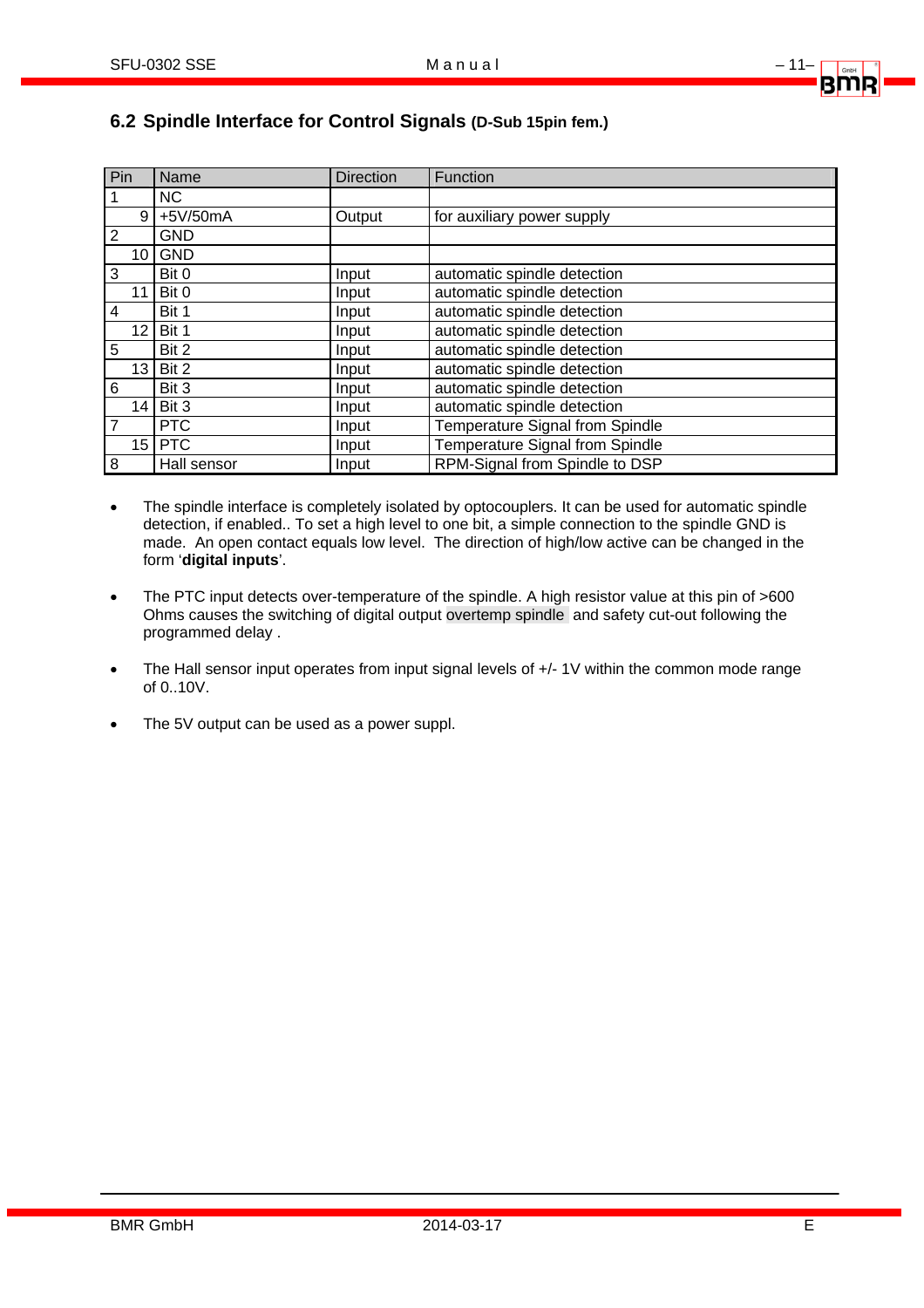# **6.3 Spindle connection at screw terminals**



| $- 1$ 2 3 4 5 6                       | PE.<br>PE.<br>U<br>٧<br>W | Earth Protection GND<br>Earth Protection GND<br>Spindle Phase 1<br>Spindle Phase 2<br>Spindle Phase 3 |
|---------------------------------------|---------------------------|-------------------------------------------------------------------------------------------------------|
| FP SGND<br>V W PTC<br>$\Box$<br>PF PF | FP.                       | SGND Signal-GND for FP- and PTC-Signals<br>Hall-Sensor-Signal (Spindle speed)                         |

|  | PTC PTC-Signal (Spindle Temperature) |  |
|--|--------------------------------------|--|

#### **6.4 Mains**



| L1        | Mains L1                    |
|-----------|-----------------------------|
| N         | <b>Neutral N</b>            |
| <b>PE</b> | <b>Earth Protection GND</b> |



# **Control cables, supply cables and motor cables must be isolated from each other. Shielded cables are to be preferred !**

### **6.3 RS232 (D-Sub 9pin male)**

| Pin | <b>Description</b> | <b>Function</b>                  |
|-----|--------------------|----------------------------------|
|     | RxD                | receive-data (data to converter) |
| ບ   | TxC                | send-data (data from converter)  |
|     | GND                | Ground                           |

use a standard zero-modem-cable for connection to PC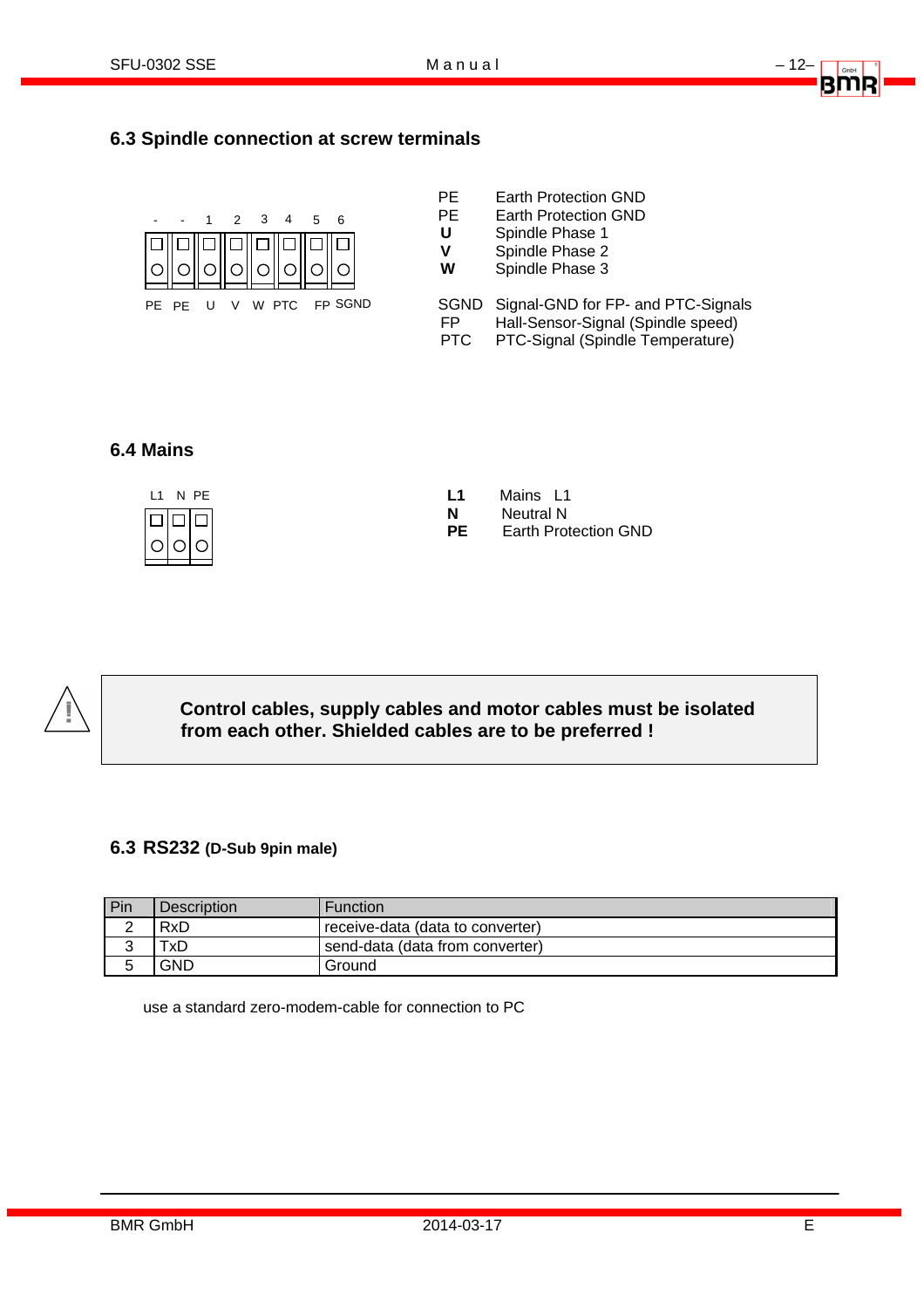# **6.5 Screw Terminals**



figure 1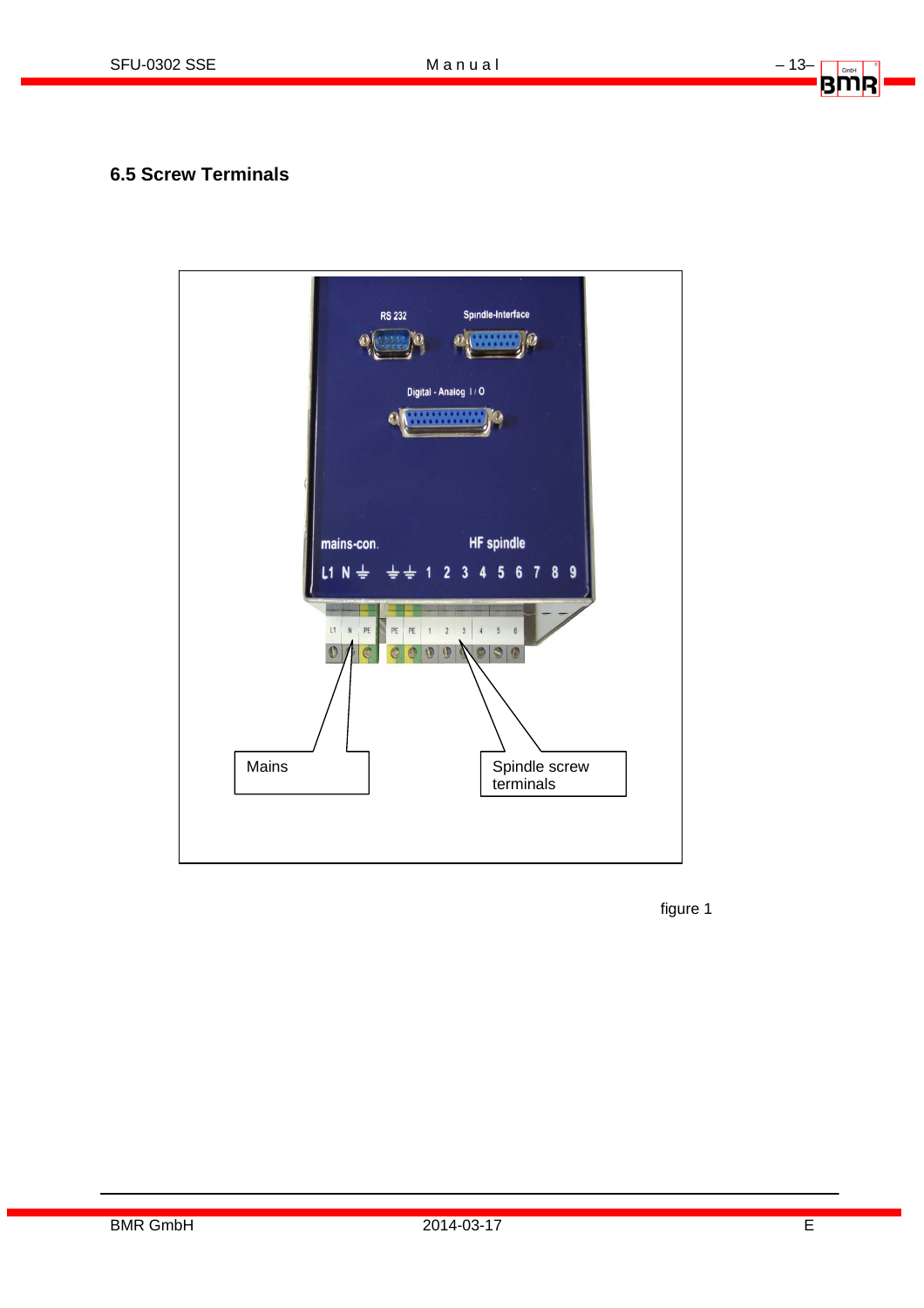

# **7. Functions, Commissioning, Operation**

3 operational possibilities:

- Control and configuration manually via front keys
- Automatic control and configuration via PLC / IPC
- Automatic control and configuration via PC (RS232 interface)

# **7.1 Front Panel**



figure 2 and 2 and 2 and 2 and 2 and 2 and 2 and 2 and 2 and 2 and 2 and 2 and 2 and 2 and 2 and 2 and 2 and 2

The front keys allow access to following functions:

- Start / Stop manually
- RPM-control via UP / DOWN keys
- Spindle characteristic selection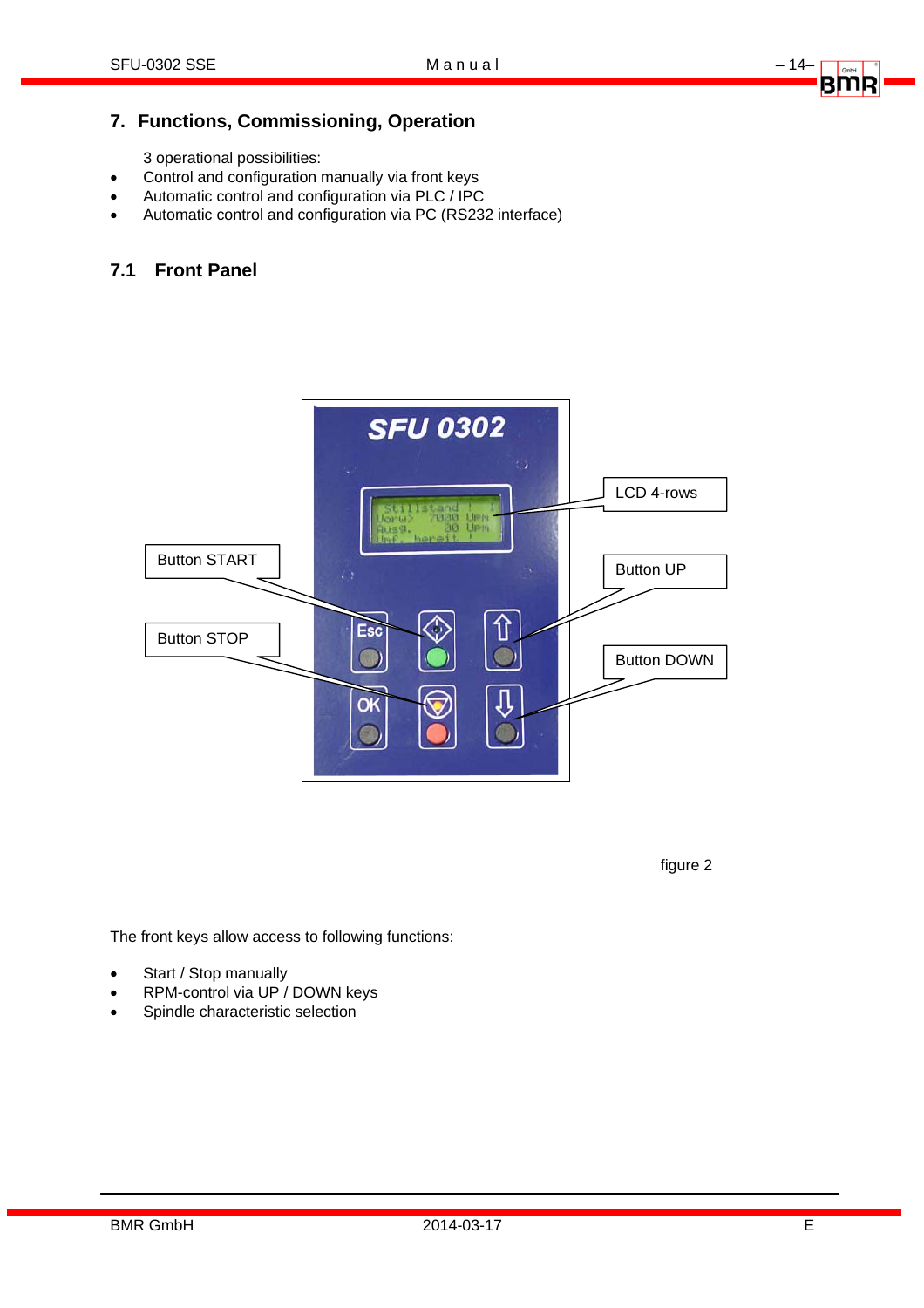# **7.2 LCD-Display**

All system data and parameter such as RPM, load or errors will be displayed on the LCD-display. The actual load output is displayed by bargraph and absolute in % in the bottom line of the display.

The pre-selected duty RPM and spindle characteristic and the actual RPM of the spindle is displayed

| converter is running spindle characteristic 3<br>converter is in Stop State > spindle standstill                            | Stop state !<br>3<br>Forw> 25000 Rpm<br>Outp. 25000 Rpm<br>Conv ready !  |
|-----------------------------------------------------------------------------------------------------------------------------|--------------------------------------------------------------------------|
| converter is accelerating<br>power output 67%                                                                               | 3<br>Forw> 25000<br>Rpm<br>Outp. 7830 Rpm                                |
| converter is accelerating<br>power output 34%                                                                               | 3<br>Forw> 25000 Rpm<br>Outp. 19240 Rpm                                  |
| spindle is rotating at duty RPM<br>power output 20%                                                                         | duty RPM reached 3<br>Forw> 25000 Rpm<br>Outp. 25000 Rpm<br>20           |
| Errors are displayed in the top line by text.                                                                               |                                                                          |
|                                                                                                                             | Overload<br>3<br>Forw> 25000 Rpm<br>Outp. 25000 Rpm<br>conv. not ready ! |
| If an error is detected, this is indicated by the message conv. not ready !<br>and with an error-message in the first line. |                                                                          |
| list of possible error-messages<br>Error overload                                                                           |                                                                          |
| Error overload of converter                                                                                                 | Overload Stop<br>Overtemperature!                                        |
| Error overtempertature of the spindle                                                                                       | Overtemp Spindle                                                         |
| Error overtemperature of converter and spindle                                                                              | Overtemp cnv+sp!                                                         |
| Error overvoltage<br>$\bullet$                                                                                              | Overvoltage stop                                                         |
| Error undervoltage                                                                                                          | Undervolt. out                                                           |
| Error undervoltage Stop<br>Error powerstage disabled                                                                        | Undervolt. stop!<br>PWRsta. disabled                                     |
| Error shutdown enabled                                                                                                      | Stop state                                                               |
| Error no spindle or spindle-line break                                                                                      | noSpindle-cable?                                                         |
| Error timeout ser. interface                                                                                                | RS232 Error<br>- 1                                                       |
| Error spindle characteristic not valid                                                                                      | Data Error:                                                              |

• Error encoder/hall sensor **Encoder error**: !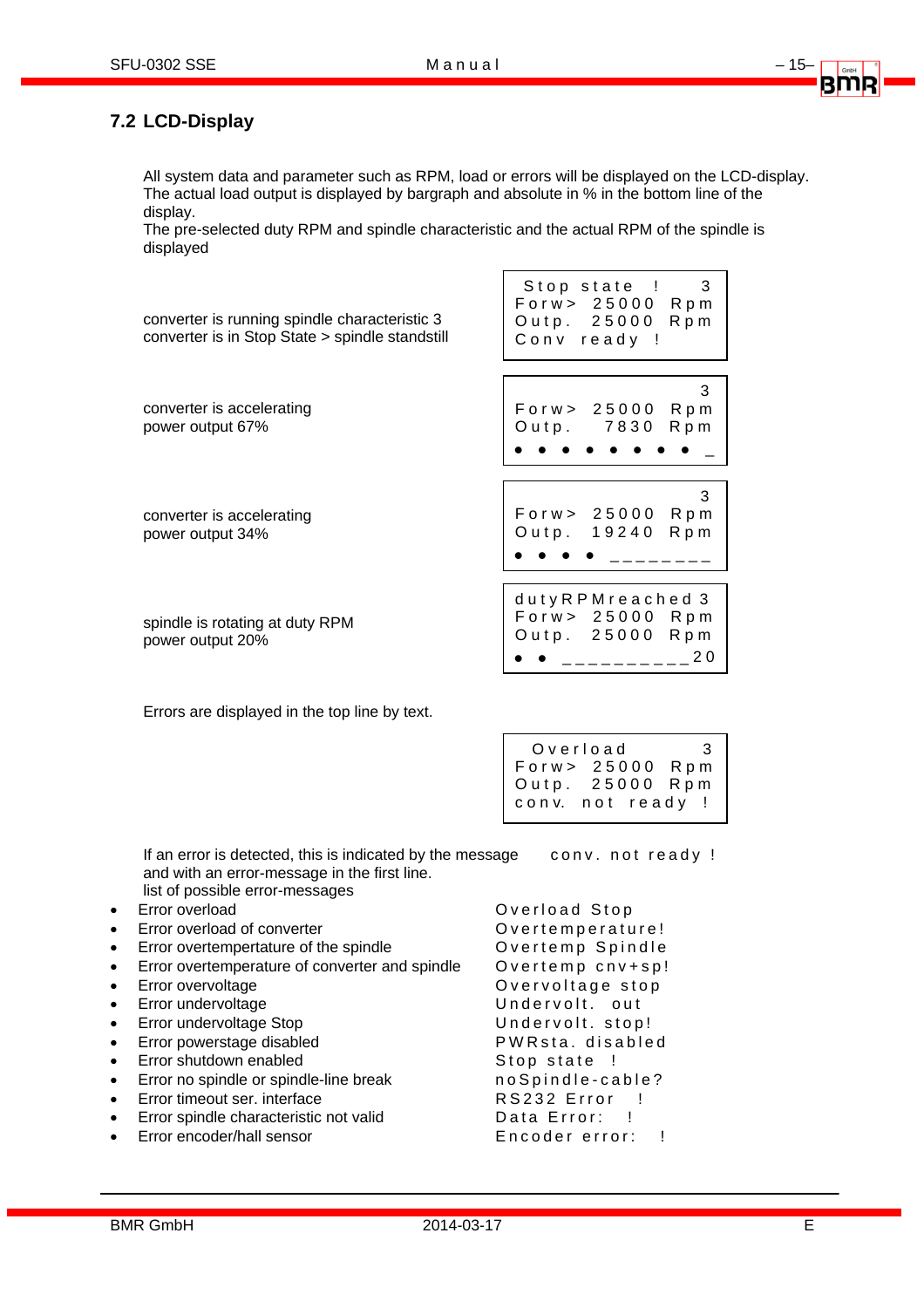# **7.3 Configuration via the Front Keys**

Menu settings can only be adjusted when the device has come to a complete standstill. By simultaneously pressing the keys **STOP** and **OK ,** the Menu **Spindle Characteristic Setting** will appear**:** 

Select the number of the spindle characteristic using the **UP** and **DOWN** keys. Accept and activate desired characteristic by pressing **OK**.

The display will indicate whether the spindle characteristic is valid or not (check sum...., data) Exit with **ESC** without selection

#### **Spindle Characteristic :**

- Standard: A number of spindle characteristics are already implemented. Existing characteristics can be loaded and displayed using the PC software *"SFU-Terminal"*.
- Variants for HPT motors: all spindle characteristics for HPT-Motors are implemented ex-works.



### **CAUTION: To avoid severe motor / spindle damage, select correct motor / spindle characteristic !**



 **Where several spindles are in use within one system, the user must ensure use of the correct spindle characteristic number to prevent spindle damage ( different spindle types may have different line voltages !)** 

The LCD shows all relevant system messages for speed, load or errors. In the event of an error, the error type is displayed in plain text.

#### **7.4 RPM configuration**

(all references to menues relate to setup software SFU-Terminal)

The preset of revolutions per minute of the spindle can be achieved by two ways:

#### • **Preset manually via panel keys**

In form 'Analogue Inputs'option button  $\overline{O}V$  has to be enabled in the line of duty RPM . (no analogue input is assigned to this function) The duty RPM is displayed on the LCD and can be changed with **UP / DOWN** (holding a key down increases the count rate). RPM can be changed during operation

#### **Preset via analogue input duty RPM**

In menue 'Analogue Inputs' option button  $\boxed{0V}$  has to be disabled and the function duty RPM. has to be assigned to an analogue input. Additionally a scaling has to be selected from the list box duty RPM (e.g.: 1V/10.000RPM)

The value of the duty RPM is displayed on the LCD according to the scaling and the voltage at the input. A voltage of 0V leads to a standstill and a voltage higher than 0V leads to a startup upto the desired revolution. An input voltage of 4V and a scaling as above mentioned lead to a revolution of 40.000RPM.

The settings must be downloaded into the converter with the button write data.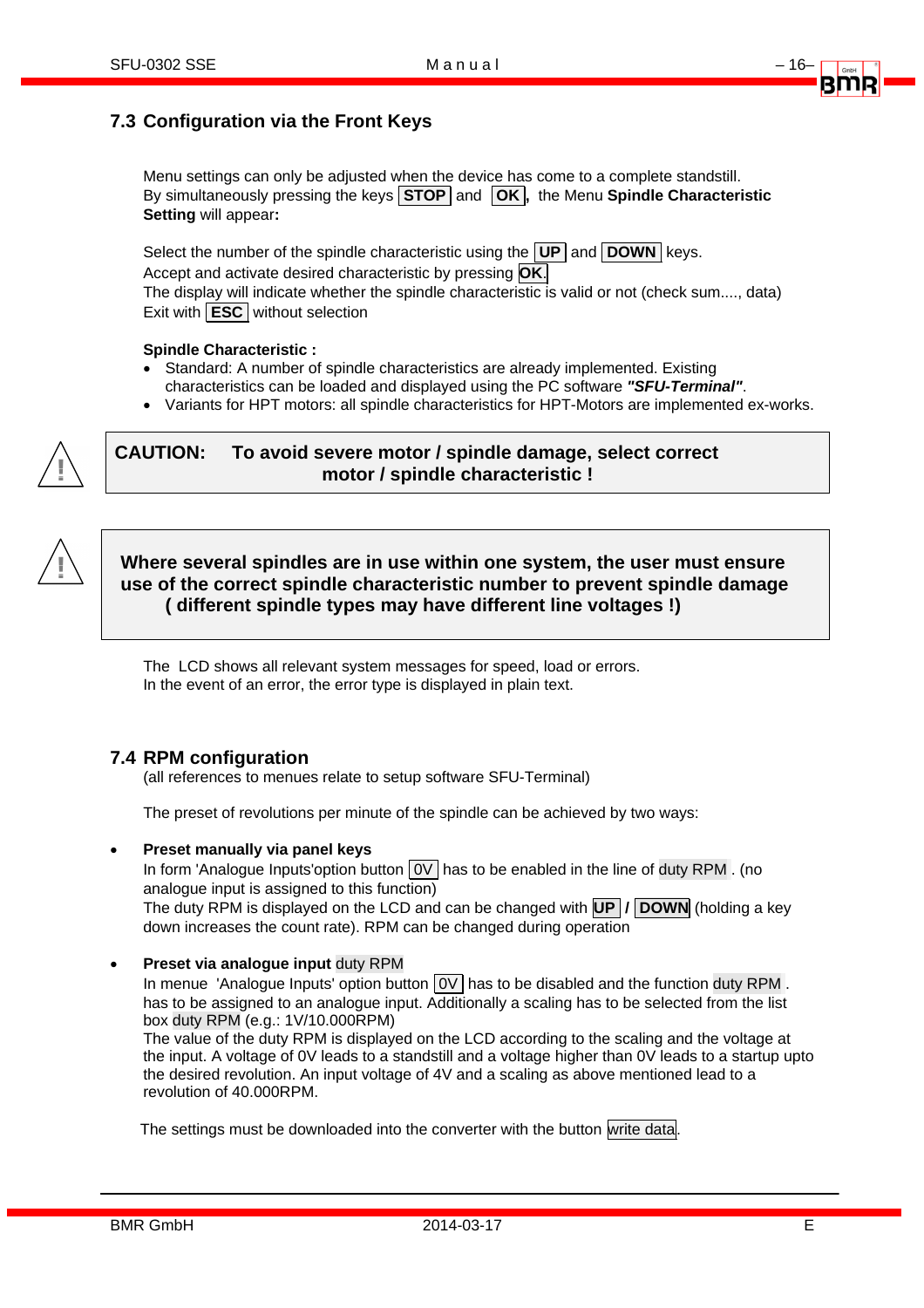#### **7.5 Starting and Stopping the Frequency Converter**

(all references to menues relate to setup software SFU-Terminal)

There are different methods of starting and stopping **SFU-0302** frequency converters, due to many different requirements, as follows below:

- manually via panel keys
- Remote control via digital input
- Remote control via analogue input
- Remote control via serial interface

Before starting the converter is possible, a preset of the RPM (> 7.4) has to be done. This is necessary for all options of starting with the exception of analogue starting.

- Manually via panel keys Activation of spindle start via the green **START** key. Spindle-stop is activated by the red **STOP** key on the operator panel.
- Remote control via digital input Start/Stop by external PLC or CNC Digital Input 1 is the default. To change this, click on themenue '**digital inputs**' .The correct spindle characteristic can be preset here also.

Depending on your safety regulations, you can program this individually and set high or low active signals. In general, when using SPS control, it is best to set safety cut-outs at low-active, so that the machine will stop should a cable or connector defect occurs.

- Remotely via the analogue input Analogue starting will be enabled where at least one of the analogue inputs in the menue '**analogue inputs**' is selected and a valid signal at the digital input Start/Stop is present. Additionally a scaling has to be selected from list-box duty RPM of analogue value to RPM.
- Remotely via the RS232 serial interface from a PC or PLC . The speed pre-selected from the panel is taken as the required speed in this instance. Speed can be altered via commands from the RS232 interface.

The RS232 interface offers complete control of the **SFU-0302** converter via the optional fullversion Windows platform. The level of control this provides is almost at machine-level, so that this option is more appropriate for error evaluation and special control features via PC. If you need to control the **SFU-0302** remotely, please contact BMR or your local distributor for assistance and the RS232 command-set.



Where one of the above options has been selected to operate the converter, only that preselected option can then be used to stop the converter! Only one of the safety functions can override the operation.

#### **7.6 Remote-Controlled Configuration of Direction of Rotation via Digital Inputs**

Via digital input RPM direction . Setup is carried out in menue '**digital inputs**'. This is necessary, if the direction of rotation has to be controlled , for example, via a PLC. Reversal can only take place once the spindle / motor has come to a complete stop. If the direction pre-selection setting is changed whilst the spindle / motor is running, the spindle / motor will not turn in the new direction until it has been brought to a complete standstill and then restarted.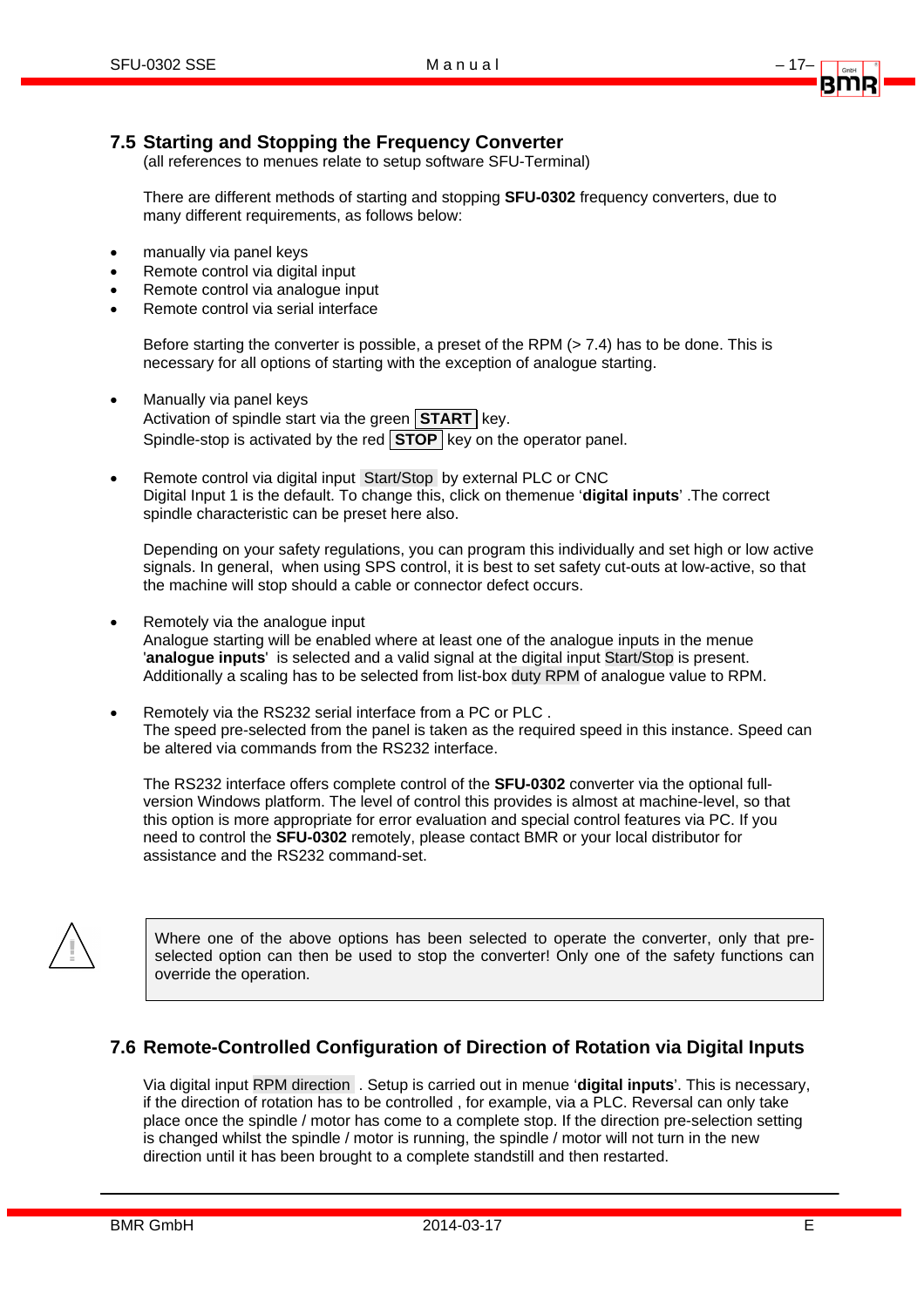# **7.7 Safety stop functions**

 As shown above, all these safety and start-up features are programmable and a digital input pin or logical behaviour of this pin (high-, low-active) can be selected.

The following safety functions bring about controlled stopping of the machine, pre-defined by the deceleration times selected within the spindle characteristics,

- Safety stop by spindle overtemperature, if this function is activated and it's delay-time exceeded In form 'Spindle' this function can be enabled with the check button Temp. sense and in form '**delays**' the delay time can be specified.
- Safety stop by converter over-temperature and delay-time exceeded, specified in the form '**delays**' (accessed by delays button)
- Safety stop by overload and time delay exceeded (determined by maximum current and voltage in the spindle diagram and the form '**delays**', accessed by delays button)
- Immediate safety stop by over-current of the converter.
- Safety stop by emergency stop through digital input shutdown in form '**digital inputs**'

 The following stopping methods shut off the power stage and the spindle will slow down only though its own load. This process can take up to ten minutes until the spindle has fully stopped:

- Safety stop via short-circuit protection on digital input PDP Interrupt determined by internal converter current limit.
- Safety stop by digital input PWR stage off in the form '**digital inputs**'.

 After an error flag has occurred, it must be cleared by a Start/Stop sequence or a digital error reset with a digital input (in form '**digital inputs**' Error reset). 4 seconds after error reset, the device is ready for operation again.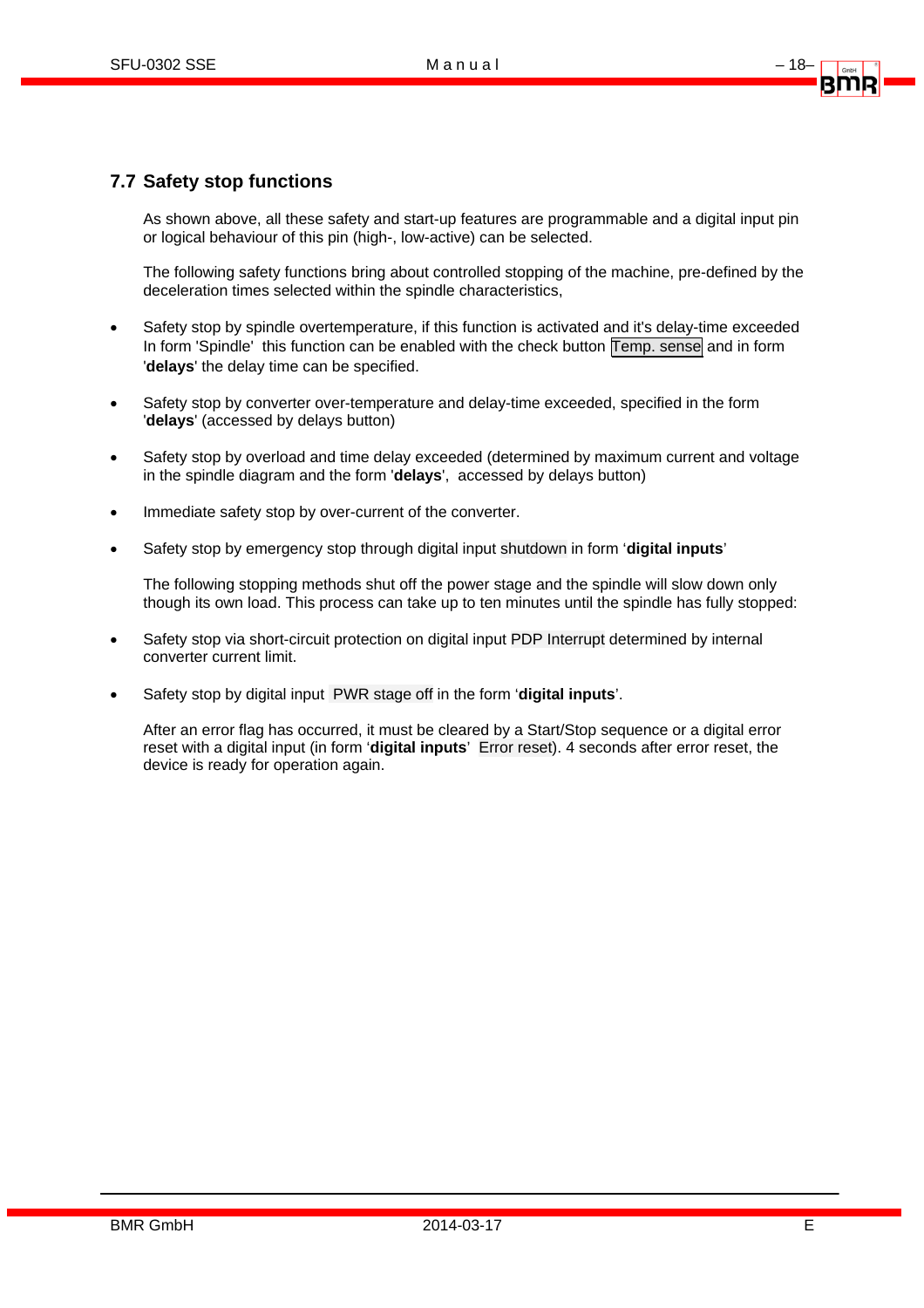### **8. Connection to Profibus**

As option for communication with CNC a Profibus DP Interface is available. The physical connection is realized by a standard RS485 Interface. With the help of a USB-RS485 converter (e.g. from Meilhouse) communication to SFU-Terminal software(see 9.) is possible as usual. After having installed a specific windows hardware driver for USB-RS485 converter on the PC which emulates a virtual com port, SFU-Terminal Software V2.0 and higher will detect RS485 and establish communication automatically.

The relevant files plus command interpreter for integration for example into Siemens S7, are available under Support/Download/BMR-GSD.

The setup of address of station is carried out either Online with the help of SFU-Terminal and the listbox Profibus Address, or Offline: Pressing Start and Stop key simultaneously during PowerOn will show a selection menu. The address can be changed in the range of 0..126 with the Up-Down keys. Storing and returning to operating mode with ESC-key

#### Special Features of Profibus Version:

For controlling is carried out completely digitally, some features are eliminated. Analogue input function for rotational speed and the output of analogue values aren't available no longer. Analogue input and output can be done via Profibus. With the help of a pointer any value can be addressed. Please see the documentation of command interpreter Profibus in folder BMR-GSD.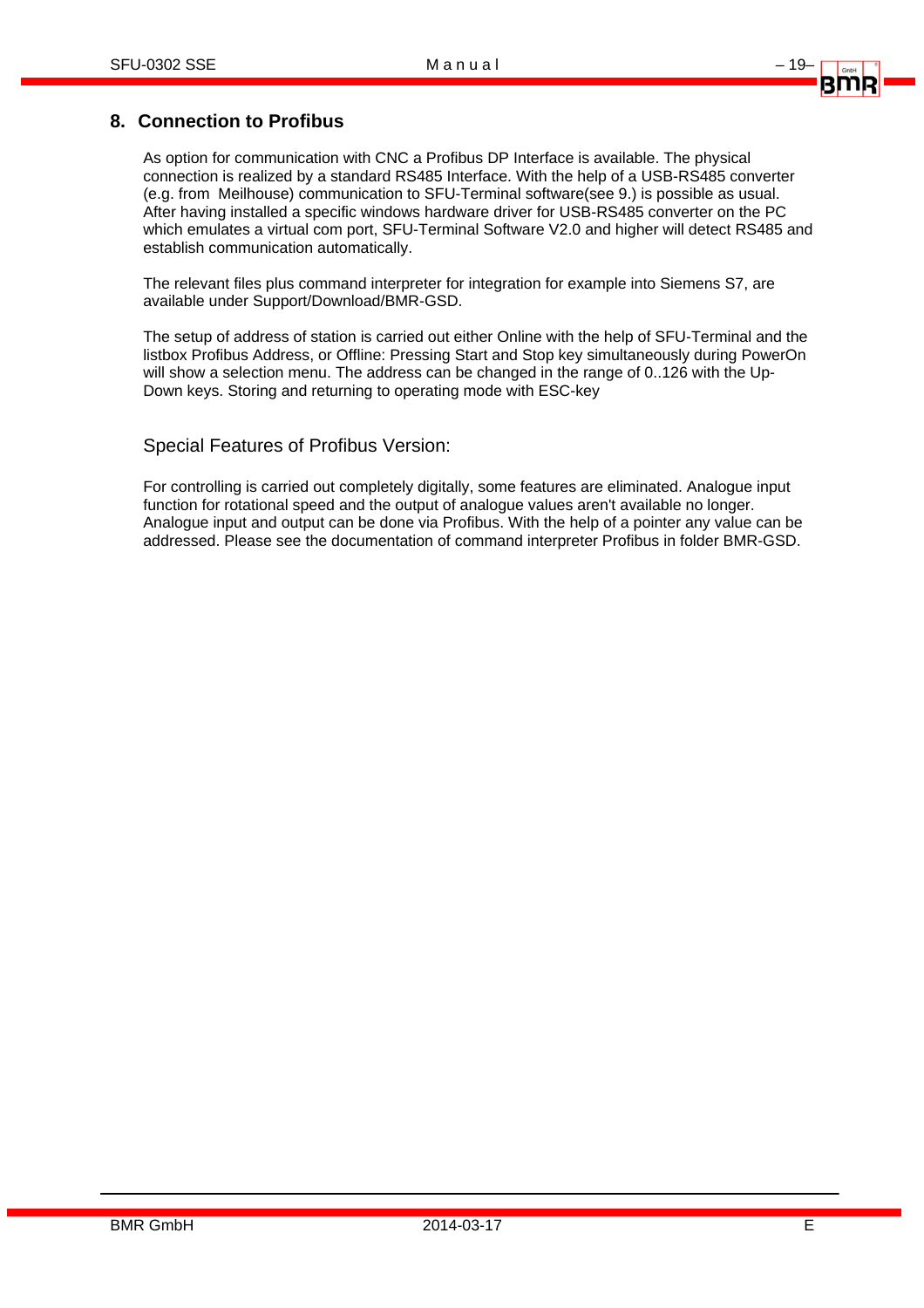# **9. Configuration with Windows-Software**

The software "*SFU-Terminal* " is an optional tool used to configure all frequency converters 0102...0601 and also provides the possibility of user-friendly data display and calibration, implemented as follows:

- 1. Start-up frequency converter and connect via RS232 interface.
- 2. Start-up program *SFUTerminal.exe* The interface is then configured automatically. A connected frequency converter is detected and all data transfer parameters are synchronised.

| <b>SFU Terminal</b><br>Version: 1.2<br>Version About LP Help<br><b>Ex Language</b> |                                                           | 口回风  |
|------------------------------------------------------------------------------------|-----------------------------------------------------------|------|
|                                                                                    |                                                           |      |
|                                                                                    |                                                           |      |
|                                                                                    | <b>SFU Terminal</b>                                       |      |
|                                                                                    | Unterreichenbacher Str. 1<br>90455 Nümberg/Katzwang       | GmbH |
|                                                                                    | Tel. 09122-63148-0<br>Info@BMR-GmbH.de<br>www.BMR-GmbH.de |      |
|                                                                                    |                                                           |      |
|                                                                                    | <b>Start</b>                                              |      |
|                                                                                    | <b>Start offline</b>                                      |      |
|                                                                                    |                                                           |      |
|                                                                                    |                                                           |      |

**The description can be found in the help menu and manual of "SFU-Terminal".**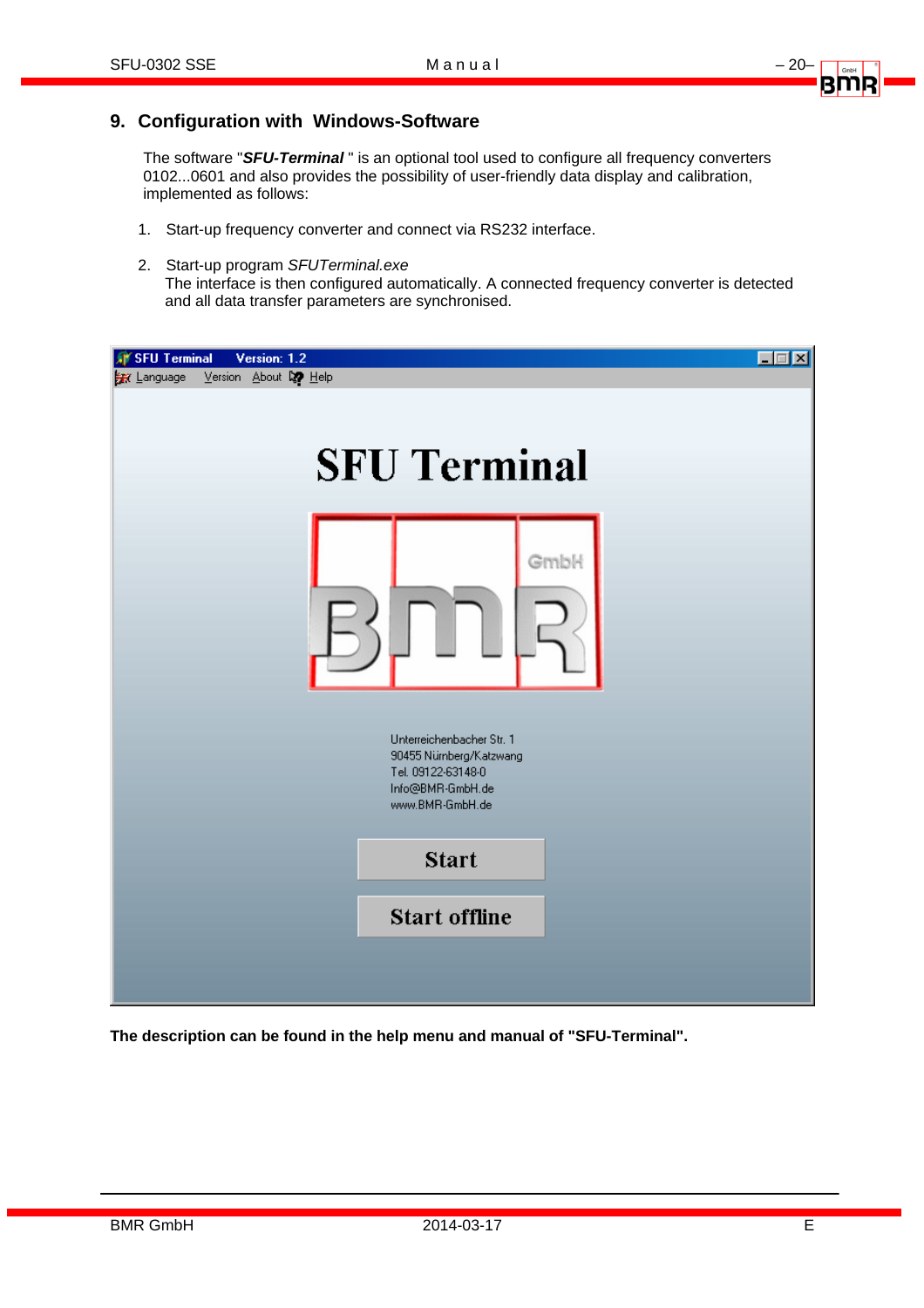RMR

#### **10. Connection examples**

91 Configuration with SPS and analogue Input



**Starting behaviour with released analogue input:** 

**The motor will start, when dig start is high and the input voltage of the duty rpm is higher than**  the min rpm (given in the field "min rpm" in the according spindle diagram). It will stop, when **either the dig. start pin wents low or the voltage at the analogue pin is lower than the given**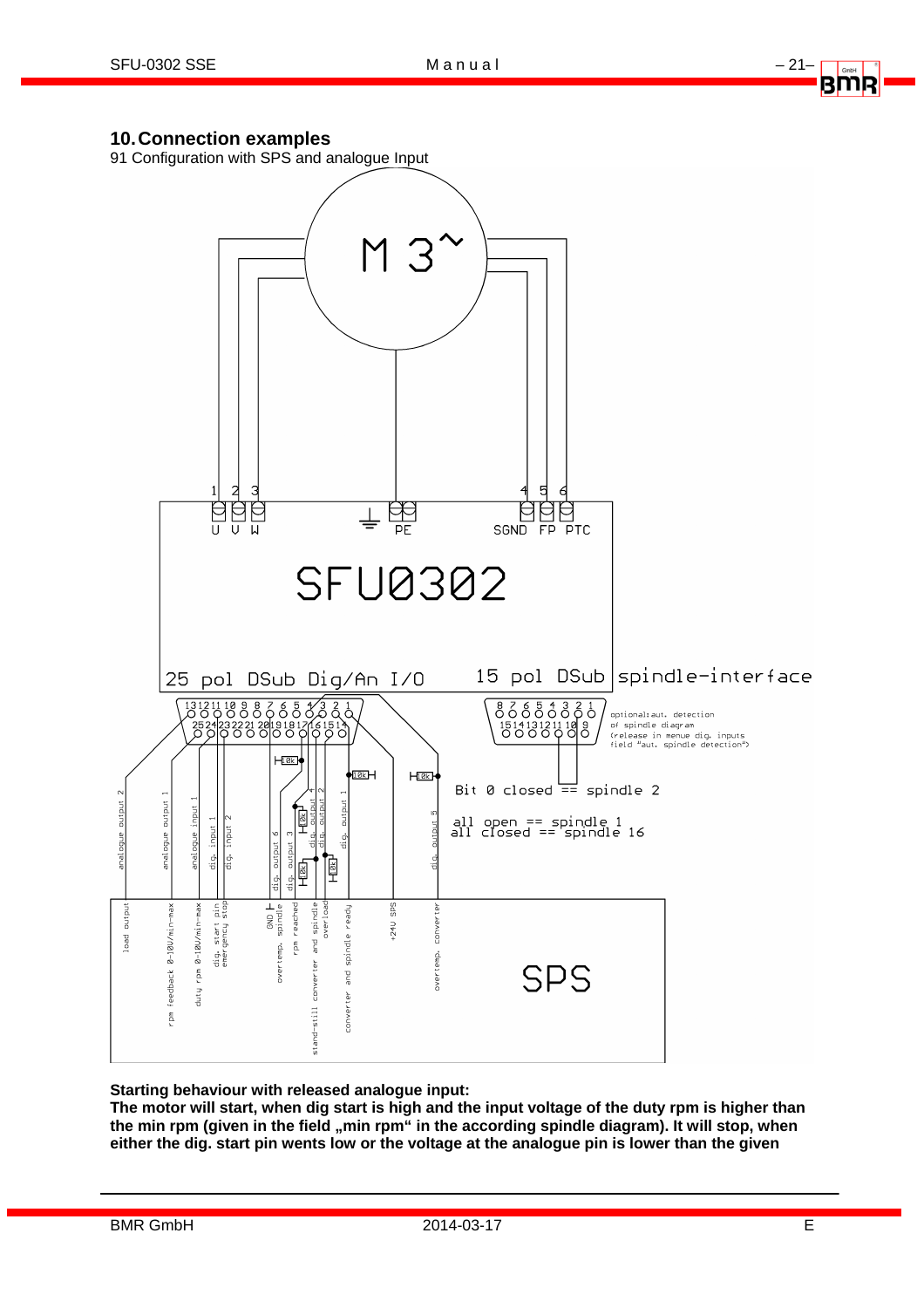**min. rpm. Eg. When 10V are applied at the analogue input 1 and the dig. start is high, the motor will start and accelerate up to ist max rpm.**

BMR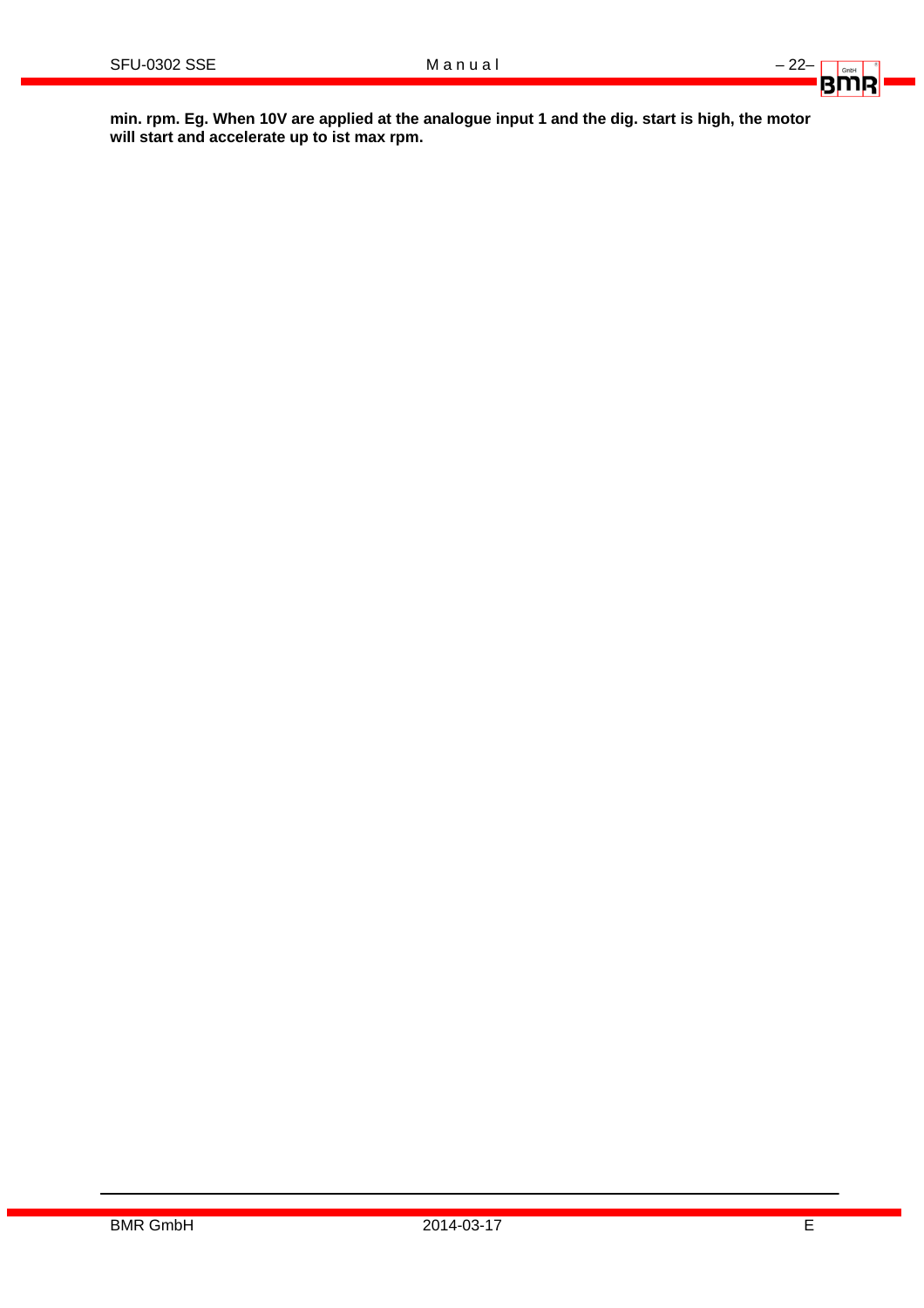

# **11. Errors. Trouble-Shooting**

| <b>Error Description</b>                                            | Cause                                                                           | Fixing                                                                                                                                                                        |
|---------------------------------------------------------------------|---------------------------------------------------------------------------------|-------------------------------------------------------------------------------------------------------------------------------------------------------------------------------|
| After power on the<br>converter indicates<br>Not Ready and Error    | Input "Emergency Stop" is not<br>properly or not wired at all.                  | +24V Signal at this input                                                                                                                                                     |
|                                                                     | The converter is at excess<br>temperature                                       | > Let the converter cool down<br>> Check, if the fan is working properly or<br>maintain that air flow around the heatsink is<br>sufficient<br>> Slow down the tooling process |
|                                                                     | Pulse inhibitor circuit is engaged, at<br>devices with such a circuit (SFU0303) | > For disengaging wire +24V to the<br>appropriate Pin                                                                                                                         |
|                                                                     |                                                                                 | > Wire a bridge between X2.1 - X2.10<br>(SFU0303)                                                                                                                             |
|                                                                     | A spindle diagram which is not valid is<br>selected                             | Change spindle characteristic with the help<br>of the front panel keys or with SFU-Terminal                                                                                   |
|                                                                     | Short circuit detection of the out put<br>has tripped                           | > Check, if the spindle is blocked<br>> Check, if there is a short circuit within the<br>spindle                                                                              |
|                                                                     |                                                                                 | > Check, if there is a Ground fault (at least<br>one prong of the spindle cable is connected<br>with PE)                                                                      |
|                                                                     |                                                                                 | > Check, if there is a short circuit within the<br>spindle cable                                                                                                              |
| <b>Error Description</b>                                            | Cause                                                                           | Fixing                                                                                                                                                                        |
| After power on the<br>converter indicates Not                       | No spindle connected                                                            | Connect spindle                                                                                                                                                               |
| Ready and Error<br>and<br>the evaluation of the                     | No temperature sensor present within<br>the spindle                             | Disable in spindle characteristic menu in<br>SFU-Terminal the Temperature Sensor<br>button                                                                                    |
| temperature sensor is<br>activated in the spindle<br>characteristic | Temperature sensor of the spindle<br>defective                                  | > Change spindle<br>> Disable in spindle characteristic menu in<br>SFU-Terminal the Temperature Sensor<br>button                                                              |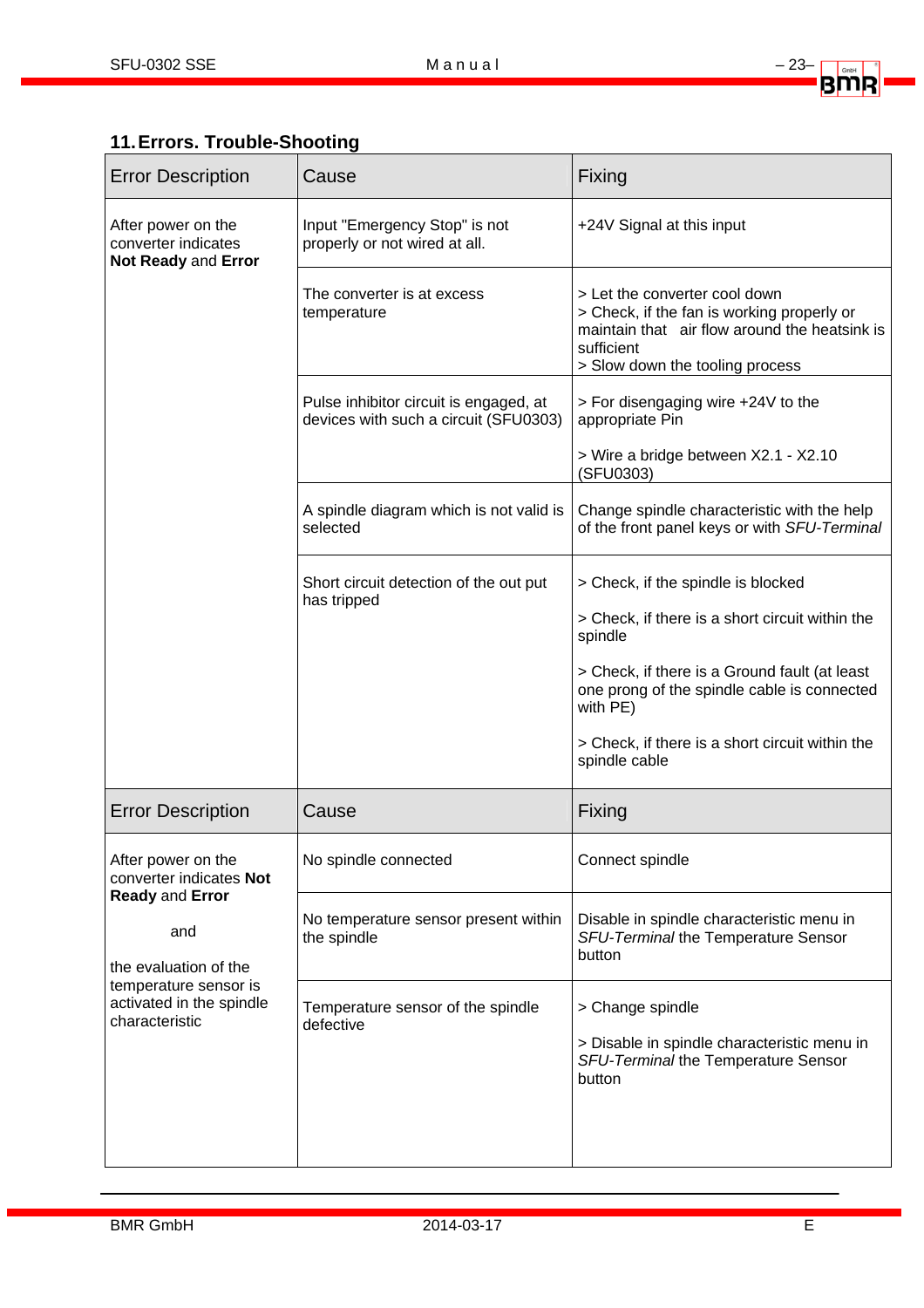

| <b>Error Description</b>                                                                                                                                       | Cause                                                                                                              | Fixing                                                                                                                                          |
|----------------------------------------------------------------------------------------------------------------------------------------------------------------|--------------------------------------------------------------------------------------------------------------------|-------------------------------------------------------------------------------------------------------------------------------------------------|
| In case of connecting the<br>converter with a PC or<br>after launching the SW<br>SFU-Terminal the<br><b>Converter is not</b><br>detected and not<br>recognized | Incorrect connection cable or wiring<br>fault                                                                      | > Check cable for proper Pinout.<br>> Verify at USB cables that it's length is not<br>longer than 2m<br>> Try to use original BMR cables, only. |
|                                                                                                                                                                | In case of using RS232                                                                                             | > Use the USB-Interface at the PC together<br>with a USB-RS232 converter.<br>> For use with SFU 0303 a specific RS232<br>cable is required      |
|                                                                                                                                                                | In case of using a USB-RS232<br>converter the USB-driver is not<br>installed correctly.                            | install driver                                                                                                                                  |
|                                                                                                                                                                | unsure                                                                                                             | <b>Restart SFU-Terminal</b>                                                                                                                     |
| <b>Start with push buttons</b><br>not possible                                                                                                                 | Start button deactivated                                                                                           | Enable Start button by un-checking the<br>checkbox "Block Start Button"                                                                         |
| Spindle does not start,<br>in spite of a valid signal<br>for Start                                                                                             | An input is assigned with the function<br><b>Emergency Stop and configured as</b><br>"Low Active".                 | > For unlocking, a signal of "HI" / +24V is<br>required at this input<br>> Deactivate this function or setup as "High                           |
|                                                                                                                                                                | > This is default state on delivery                                                                                | Active"                                                                                                                                         |
|                                                                                                                                                                | The evaluation of the temperature<br>sensor is activated in the spindle<br>characteristic, but it is not connected | > Connect the temp sensor wires with the<br>SFU.                                                                                                |
|                                                                                                                                                                | or a sensor isn't implemented within<br>the spindle                                                                | > un-check the button "Temp Sensor" in the<br>spindle characteristic in SFU-Terminal                                                            |
|                                                                                                                                                                | -> in this case Error is indicated,<br>additionally                                                                |                                                                                                                                                 |
|                                                                                                                                                                | The spindle test is engaged                                                                                        | > Check cable and connections for proper<br>wiring or short circuit                                                                             |
|                                                                                                                                                                |                                                                                                                    | > Check spindle                                                                                                                                 |
|                                                                                                                                                                |                                                                                                                    |                                                                                                                                                 |
|                                                                                                                                                                |                                                                                                                    |                                                                                                                                                 |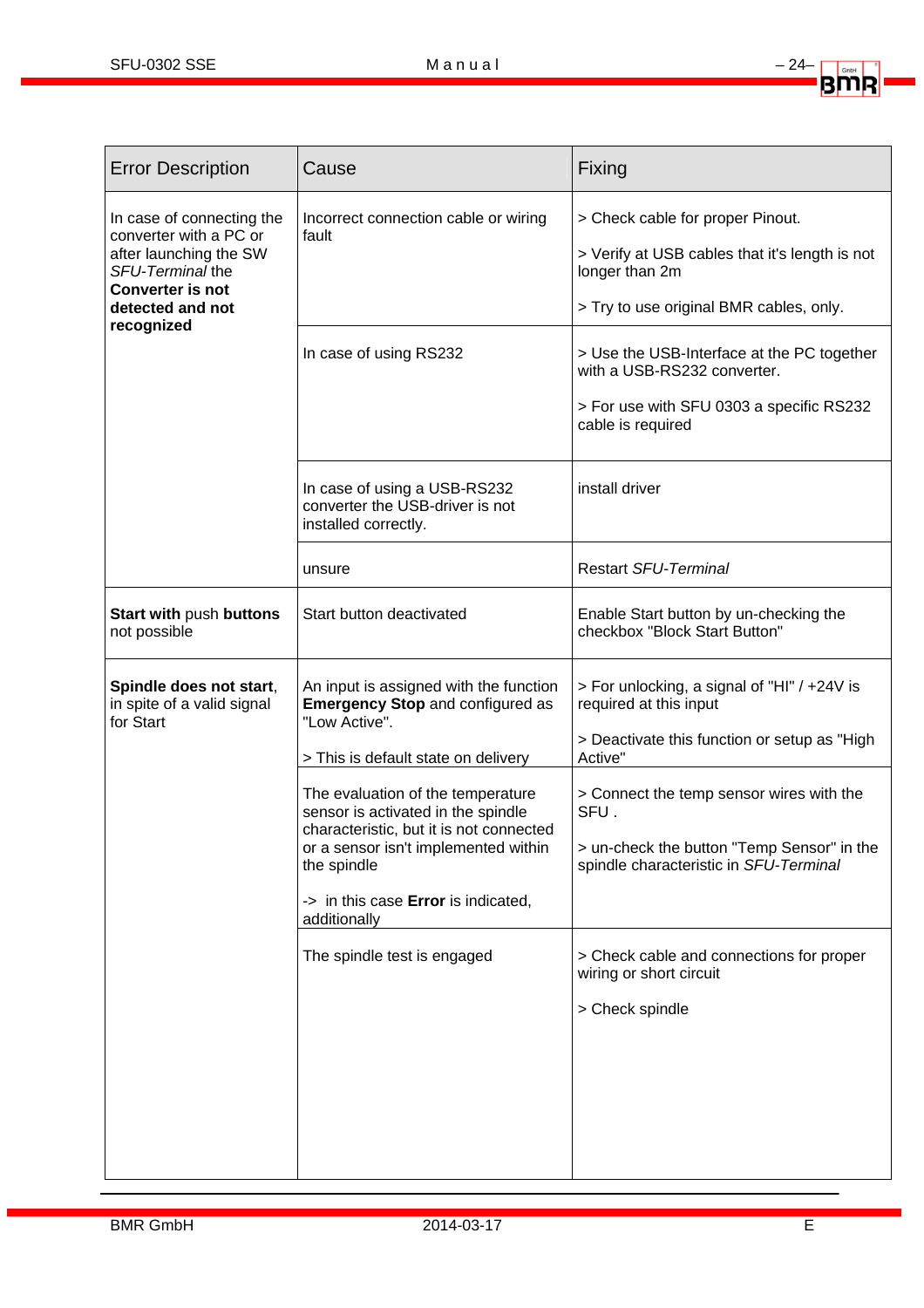SFU-0302 SSE Manual – 25– **BDDR** 

| <b>Error Description</b>                                           | Cause                                                                                                                                                                                                                                                                                                    | Fixing                                                                                                                                                       |
|--------------------------------------------------------------------|----------------------------------------------------------------------------------------------------------------------------------------------------------------------------------------------------------------------------------------------------------------------------------------------------------|--------------------------------------------------------------------------------------------------------------------------------------------------------------|
| Spindle does not start,<br>in spite of a valid signal<br>for Start | Spindle cable and spindle are OK,<br>and the spindle test is activated<br>> Spindle cable is too long                                                                                                                                                                                                    | > Select correct spindle characteristic<br>> In the spindle characteristic the value of<br>the start voltage has to be increased.<br>-> contact BMR          |
|                                                                    | With activated spindle test, a test<br>current is send via spindle cable to the<br>spindle by applying a voltage at output<br>lines. In case that this current is too<br>low, or a wrong spindle characteristic<br>selected, it does not match to the<br>reference values and the spindle test<br>fails. |                                                                                                                                                              |
| The error message<br>Spindle not ready is<br>indicated.            | Spindle is at excess temperature                                                                                                                                                                                                                                                                         | Let it cool down<br>> Check, if the characteristic matches with<br>the spindle                                                                               |
|                                                                    | PTC in the spindle is defective                                                                                                                                                                                                                                                                          | change spindle                                                                                                                                               |
|                                                                    | The PTC-wires within the spindle<br>cable are defective                                                                                                                                                                                                                                                  | exchange cable or fix the connection                                                                                                                         |
| <b>Start via Digital Input is</b><br>not possible                  | Start via Analogue input is activated.                                                                                                                                                                                                                                                                   | Deactivate Start via analogue input.<br>-> Manual: "Analogue Inputs"<br>and activate Digital Start                                                           |
|                                                                    | Set value for duty speed is too low                                                                                                                                                                                                                                                                      | Increase Analogue value for duty value.<br>> A spindle start is carried out after reaching<br>the required minimum voltage according to<br>the scaling, only |
| It is displayed Error Char<br><b>xx</b> or <b>E</b> xx             | The selected spindle characteristic at<br>memory place xx is wrong, invalid or<br>corrupted.                                                                                                                                                                                                             | > Select matching characteristic with the<br>help of the buttons at the front panel or with<br><b>SFU-Terminal</b><br>> Contact BMR                          |

 $\overline{\phantom{0}}$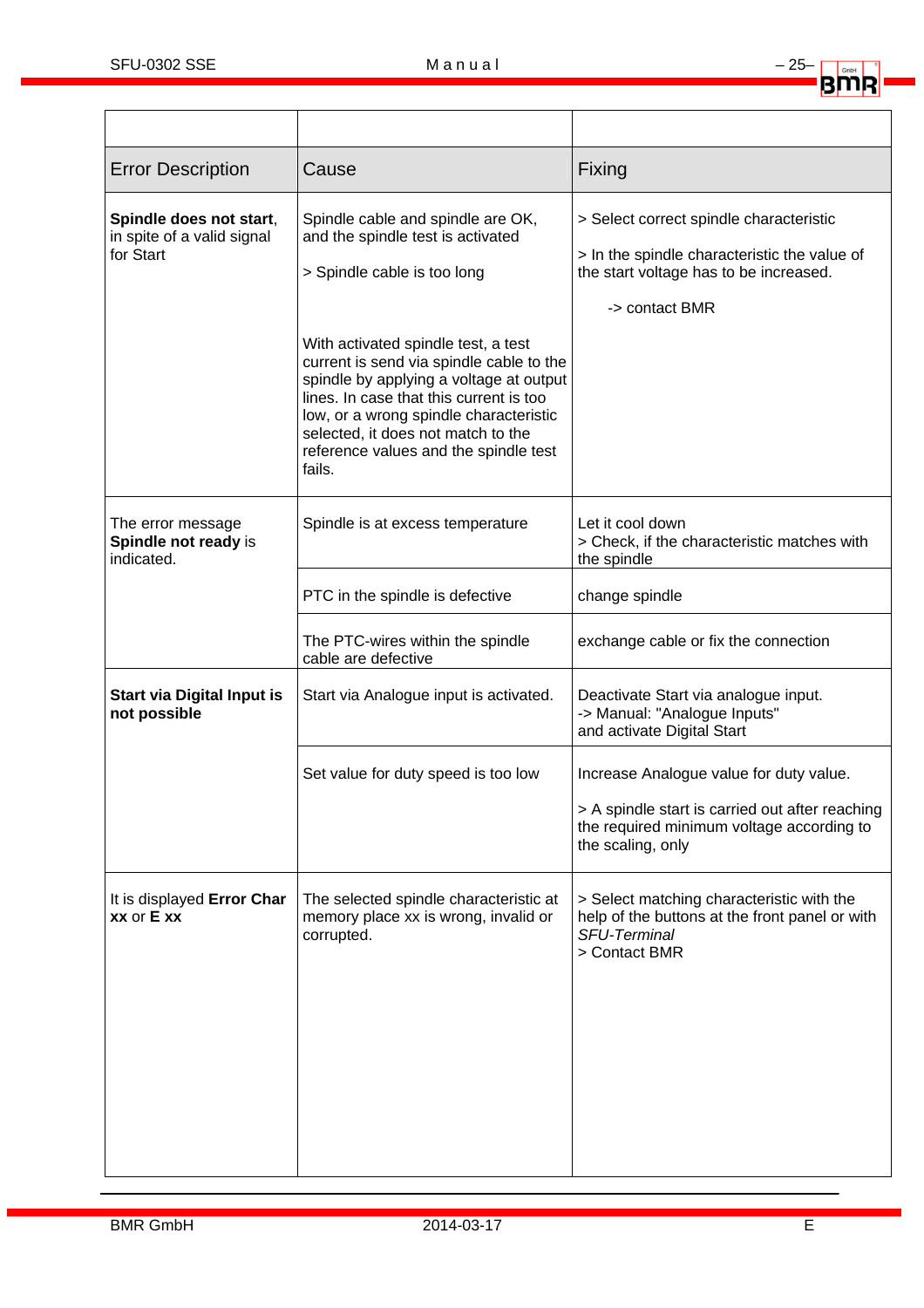| <b>Error Description</b>                                                                                                             | Cause                                                                                                                                                                                                                                                                                                                              | Fixing                                                                                                                                                                                 |
|--------------------------------------------------------------------------------------------------------------------------------------|------------------------------------------------------------------------------------------------------------------------------------------------------------------------------------------------------------------------------------------------------------------------------------------------------------------------------------|----------------------------------------------------------------------------------------------------------------------------------------------------------------------------------------|
| With activated speed<br>sensor:<br>The spindle runs properly,<br>but sometimes there<br>appears the message<br><b>Encoder Error.</b> | Loose connection in spindle, spindle<br>cable or at the connectors                                                                                                                                                                                                                                                                 | > Check spindle cable and exchange<br>potentially<br>> Check connectors                                                                                                                |
|                                                                                                                                      | Disturbances on the signal or the<br>signal amplitude is too low<br>> sensor wires in spindle cable are<br>not shielded                                                                                                                                                                                                            | > Exchange spindle cable<br>> for verification test exchange spindle                                                                                                                   |
| <b>Error Without Spindle,</b><br>Cable is displayed                                                                                  | Spindle cable is defective                                                                                                                                                                                                                                                                                                         | > Check the 3 spindle phase wires                                                                                                                                                      |
|                                                                                                                                      | Spindle cable too long<br>With activated spindle test, a test<br>current is send via spindle cable to the<br>spindle by applying a voltage at output<br>lines. In case that this current is too<br>low, or a wrong spindle characteristic<br>selected, it does not match to the<br>reference values and the spindle test<br>fails. | > Check, if the proper characteristic is<br>selected.<br>> Increase value for start voltage in the<br>spindle characteristic<br>-> contact BMR<br>> Deactivate function "Spindle test" |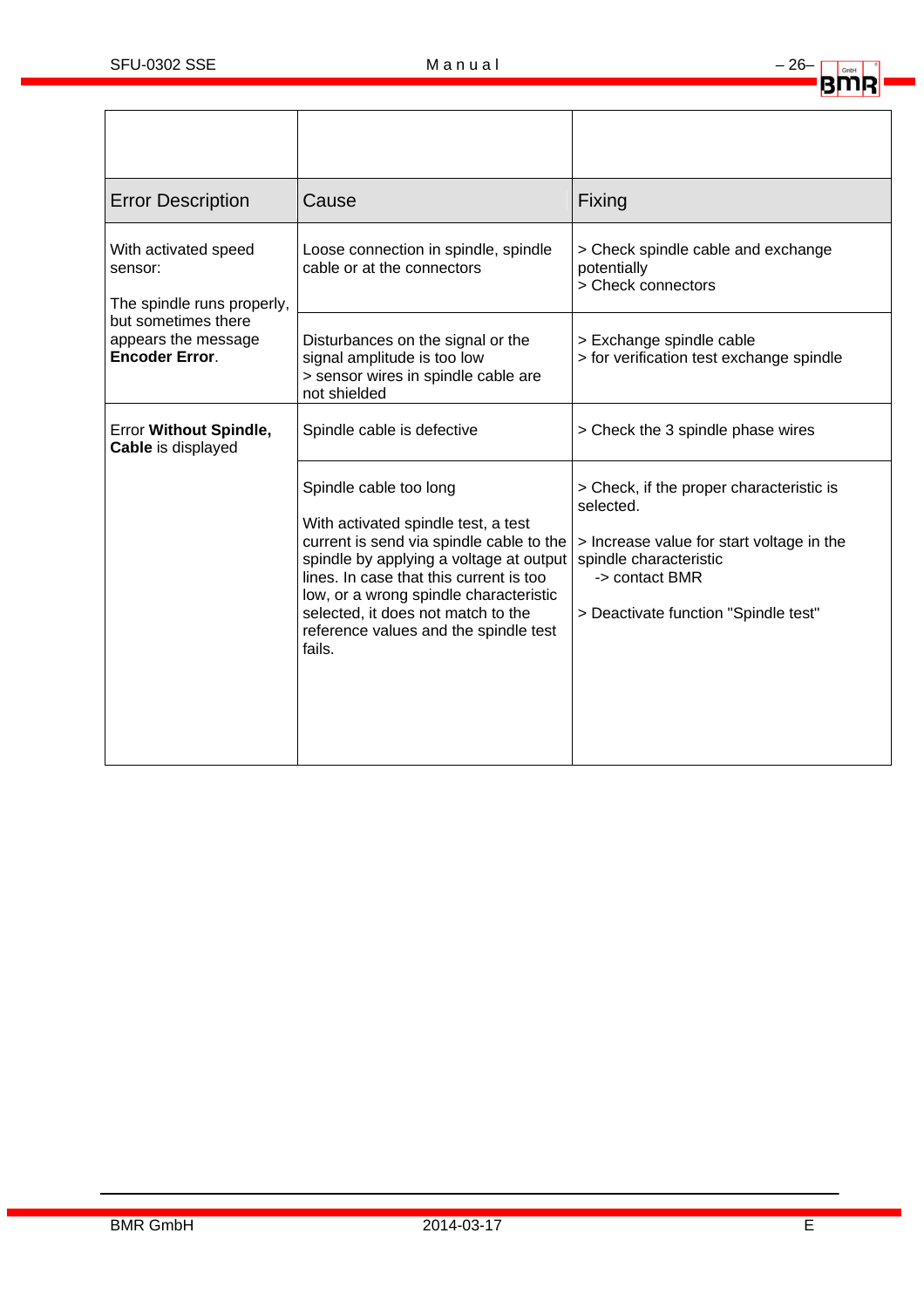#### **12. EMC**

 This device was developed for use in industrial environments. For trouble-free operation and to reduce emitted interference, the following should be observed during wiring of the equipment:

- The EMC of a machine or device is affected by all connected components (motor spindle, length and type of cables, wiring, etc..). Under certain conditions the use of additional filters can be necessary to maintain the current laws.
- The earth and shield connections of all those devices used in conjunction with the frequency converter should be as short as possible and have as large a cross-section as possible.
- Control devices used with the frequency converter (PLC, CNC, IPC, ...) should be connected to a common earth/earth terminal bar.
- For mechanical installation, use serrated lock washers to guarantee good electrical contact with the housing.
- All connections both to and from the frequency converter should be via shielded cable.
- The shield must be completely connected to PE (protective earth).
- Supply cables, motor cables and control cables must be completely isolated from each other. Where crossing cannot be avoided, cables should be laid at 90° to each other.
- The control cable should be laid as far away as possible from the load cable.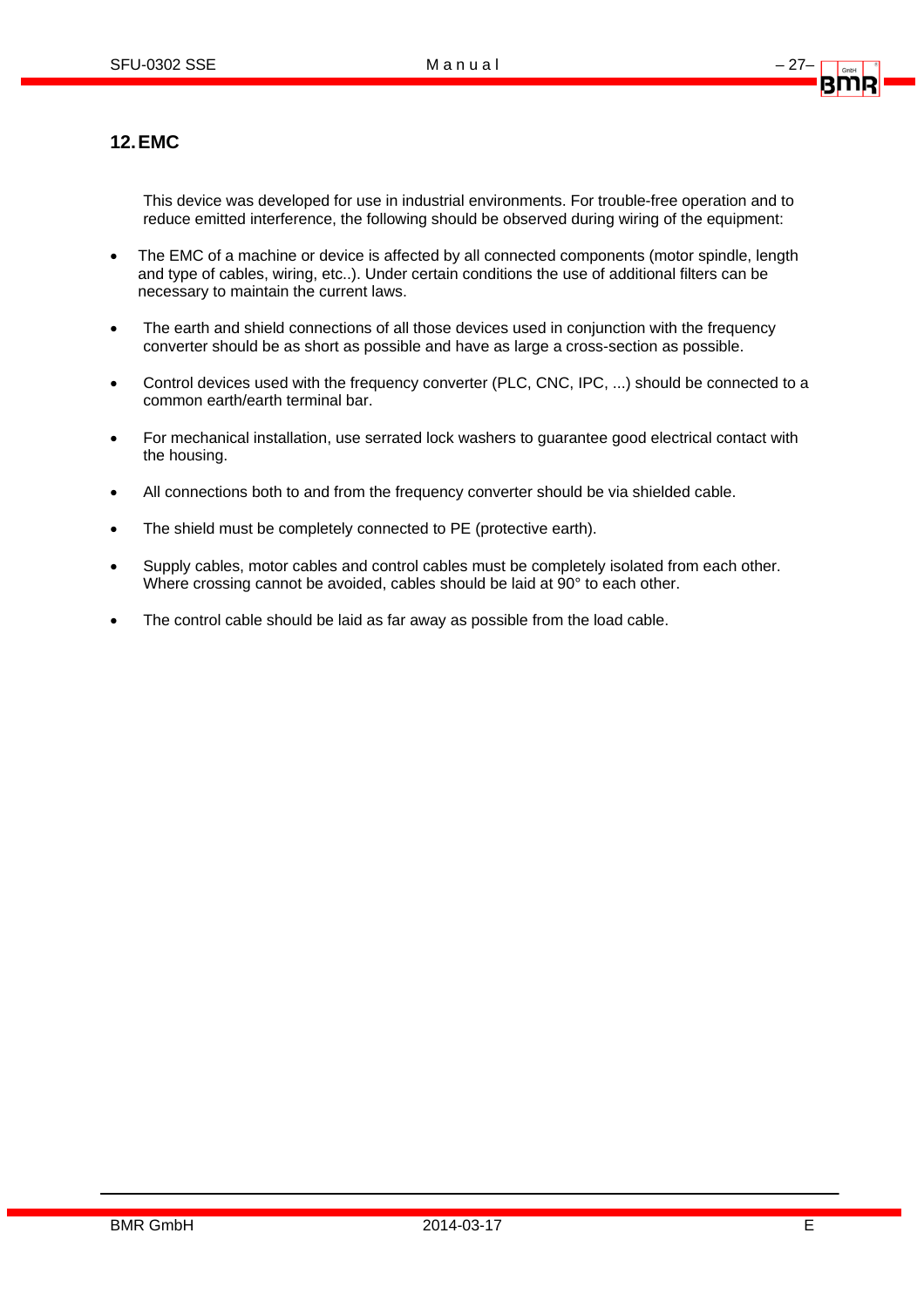

# **13. Mechanics, Views + Dimensions**

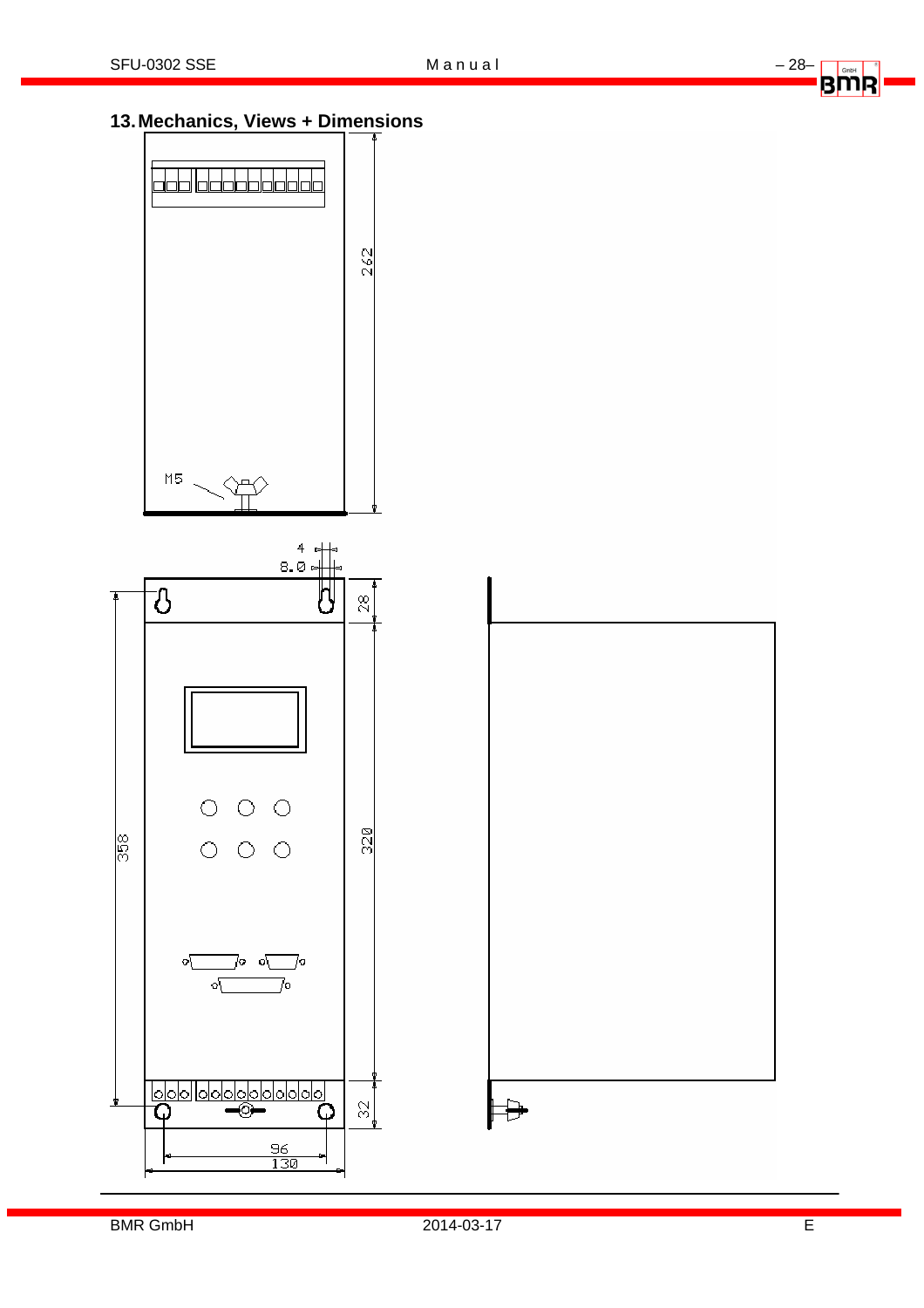

this page is left intentionally left blank